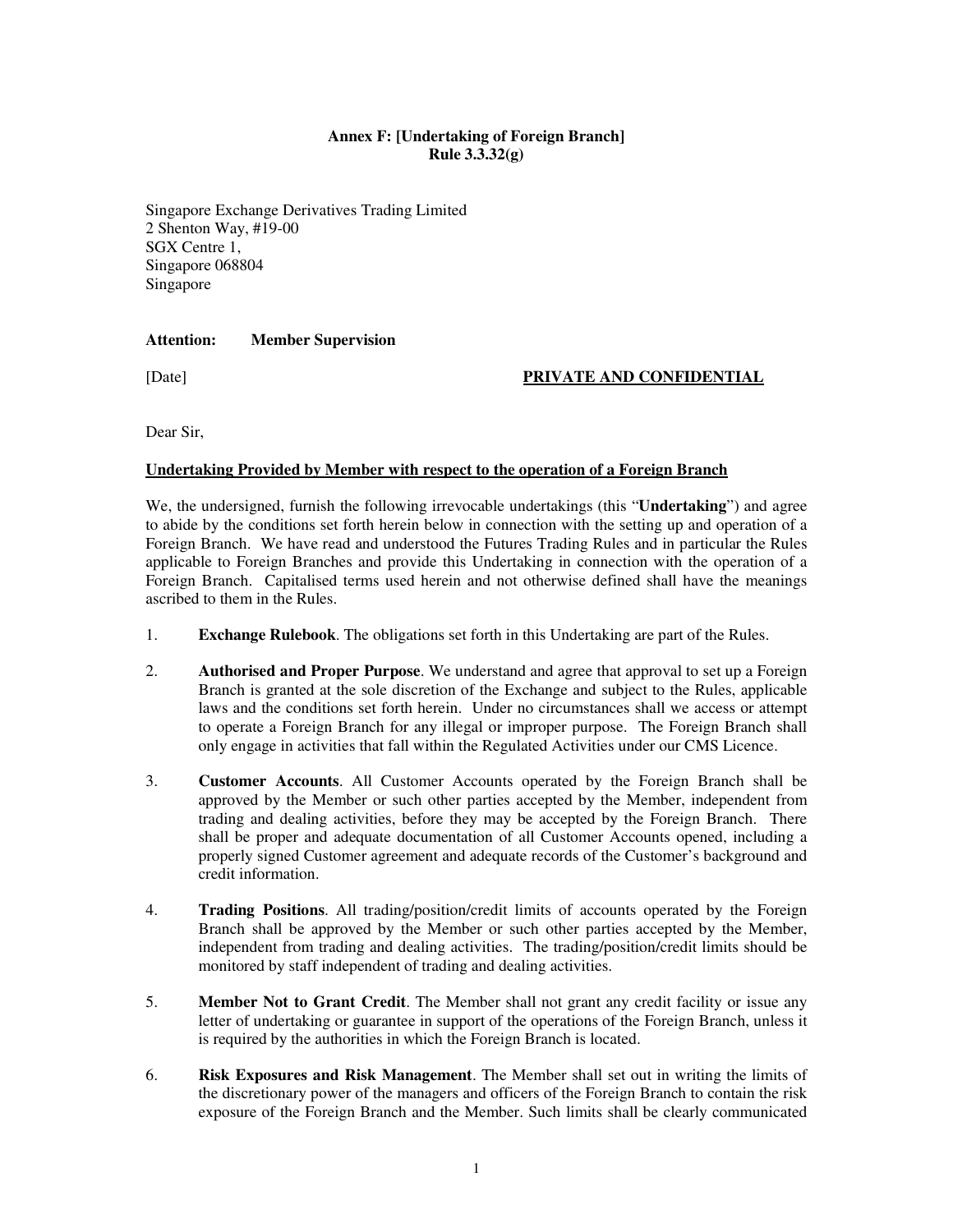to the branch managers and officers. The Member shall designate sufficient and competent resources (which may include the use of the functional risk management and control organisation of such other party accepted by the Member) to adequately supervise and monitor the Foreign Branch's operations and activities. The Member, or such other parties accepted by the Member, independent from trading and dealing activities, shall monitor and manage the risks of the Foreign Branch's operations, in particular risks arising from Agency and House trades carried out by the Foreign Branch.

- 7. **Appointment of Key Persons**. The Member shall appoint a manager ("the Foreign Branch manager"), who shall be responsible for the entire operations of the Foreign Branch, subject to the prior approval of the Exchange. The Member shall demonstrate that the Foreign Branch manager or equivalent is suitably qualified and meets the standards set out in MAS's Guidelines on Fit and Proper Criteria. The Foreign Branch manager shall (a) ensure compliance with written policies on the operation of the Foreign Branch that are approved by the Member; and (b) be fully aware of and understand the risk associated with the trading and business activities of the Foreign Branch.
- 8. **Registration of Representatives**. The Member shall register any person acting in the capacity of an Approved Trader or Registered Representative in the Foreign Branch if so required by the Exchange.
- 9. **Reporting Obligations**. The Member shall ensure that there are systems in place within the Foreign Branch to immediately notify it upon the occurrence of any matter which may adversely affect the financial position of the Foreign Branch or any matter which may constitute a breach of the laws of the jurisdiction in which the Foreign Branch is located. The Member is required to:
	- (a) immediately inform and provide the Exchange with a copy of such directives issued by the authorities of the jurisdiction in which the Foreign Branch is located in relation to minimum financial and operational requirements imposed on the Foreign Branch, if any;
	- (b) immediately inform the Exchange of any report of findings issued or disciplinary actions taken against the Foreign Branch by the authorities of the jurisdiction in which the Foreign Branch is located;
	- (c) immediately inform the Exchange of any matter which may constitute a breach by the Foreign Branch of any Rules or requirements prescribed by the jurisdiction in which the Foreign Branch is located; and
	- (d) immediately notify the Exchange of any matter which may materially affect the financial positions of the Foreign Branch.
- 10. **Proper Books and Records**. The Member shall maintain proper books and records that will sufficiently explain the transactions in the Foreign Branch. All transactions carried out by the Foreign Branch, including off-balance sheet items, shall be properly reflected in the books of the Member.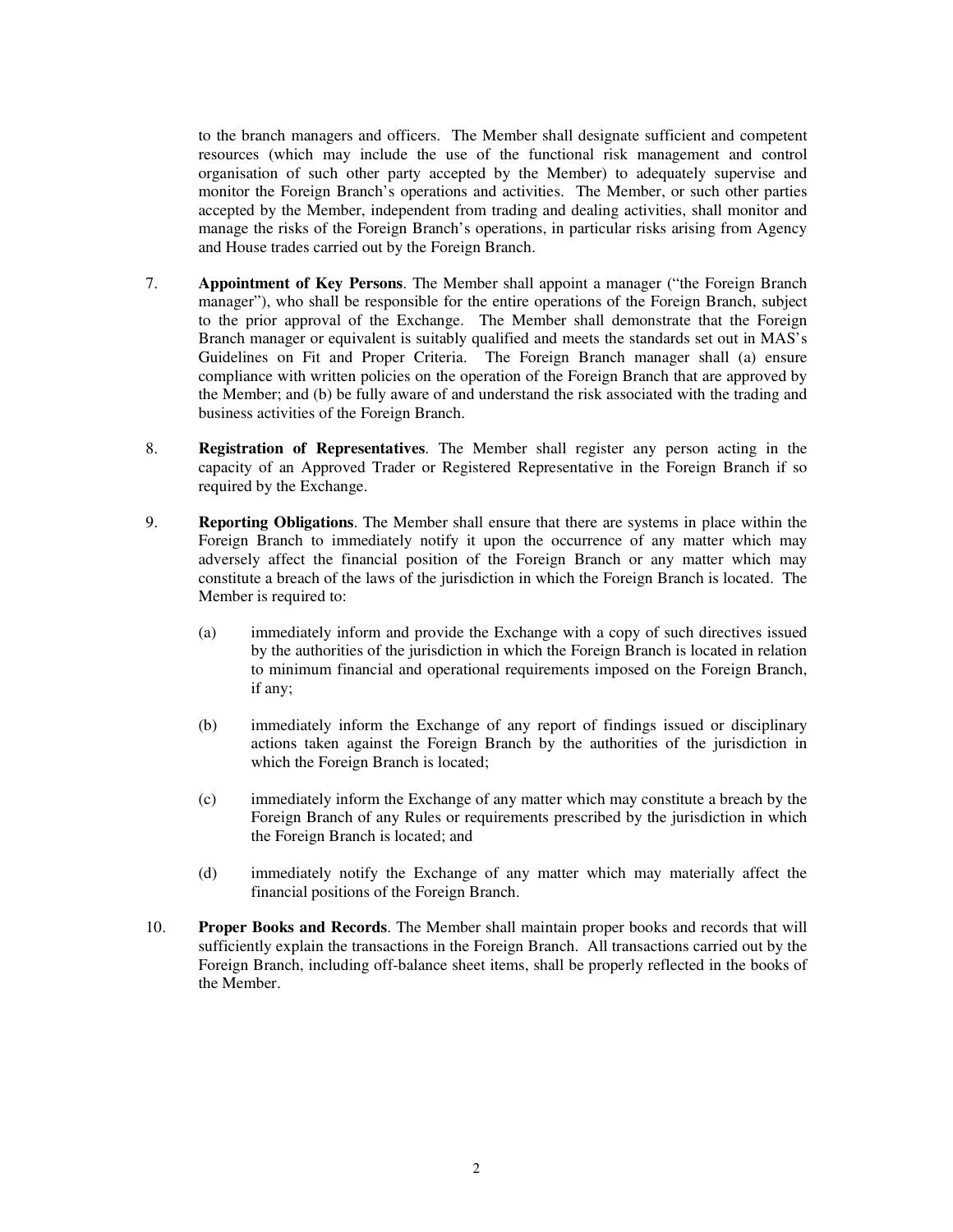- 11. **Receipt of Customers' Funds**. In order to safeguard funds deposited by Customers, the Foreign Branch shall treat and deal with all funds received on account of its Customers in accordance with the applicable regulations of the jurisdiction in which the Foreign Branch is located.
- 12. **External Audit of Branches' Books and Records**. The Member shall appoint external auditors to certify on an annual basis that:
	- (a) the requirements as set forth in this Undertaking and the applicable Rules relating to Foreign Branch have been complied with;
	- (b) Customer funds have been properly safeguarded in compliance with the requirements contemplated herein; and
	- (c) the Foreign Branch is operated in accordance with the requirements laid down by the Exchange's terms and conditions and the competent authorities of the jurisdiction in which the Foreign Branch is located.

A copy of the certification/auditors' report shall be forwarded to the Exchange within one (1) week of the Member being provided the same. The external auditors auditing the operations of the Foreign Branch and the books and records in relation to the Foreign Branch's operations shall preferably be confined to accounting firms that are well recognised internationally. The Exchange's prior written approval shall be obtained before the appointment of new auditors.

- 13. **Internal Audit**. The Member shall conduct an internal audit at least once every twenty-four (24) months on the Foreign Branch. The Member shall submit a copy of the internal audit report to the Exchange within one (1) week of the Member being provided with the same.
- 14. **Inspection by Exchange**. The Exchange may inspect any Foreign Branch of the Member during normal business hours.

**Director's Signature** 

\_\_\_\_\_\_\_\_\_\_\_\_\_\_\_\_\_\_\_\_\_\_\_

**Name/Date** 

**Director's Signature** 

\_\_\_\_\_\_\_\_\_\_\_\_\_\_\_\_\_\_\_\_\_\_\_

**Name/Date**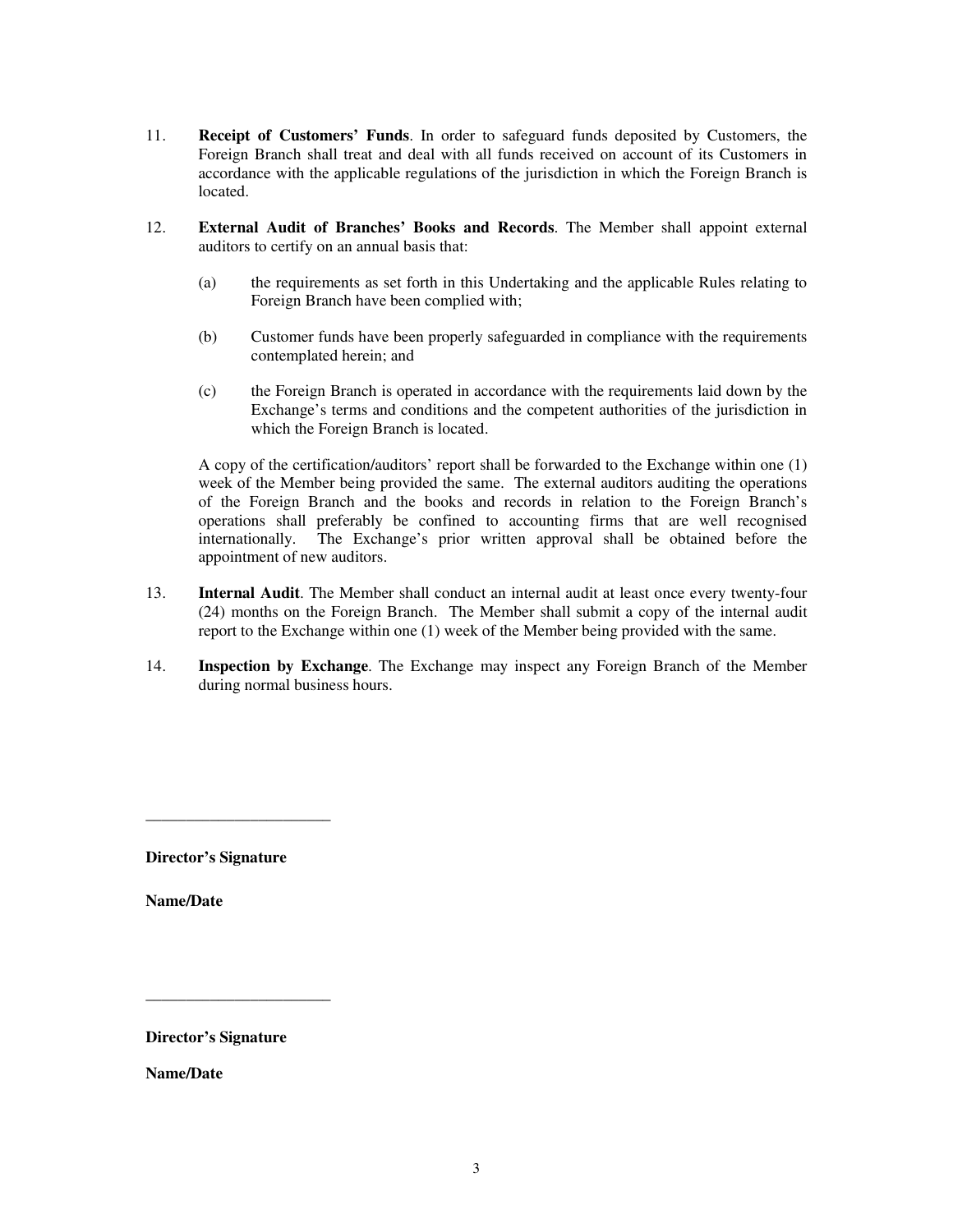#### **REGULATORY NOTICES**

#### **Regulatory Notice**

#### **3.3.1 Customer Account and Know-Your-Customer Requirements**

| <b>Issue Date</b> | <b>Cross Reference</b> | <b>Enquiries</b>                                                                                    |
|-------------------|------------------------|-----------------------------------------------------------------------------------------------------|
| 22 Sept 2006      | Rule 3.3.1             | Please contact Member Supervision.<br>Ms Loke Choy Fun<br>6236-8925<br>Ms Leong Kwai Chun 6236-8847 |

### **1. INTRODUCTION**

1.1 This Regulatory Notice explains the circumstances, conditions and operational procedures that a Member shall observe with respect to the know-your-customer requirements set forth in Rule 3.3.1.

#### **2. KNOW-YOUR-CUSTOMER REQUIREMENTS**

#### 2.1 Individual Customer Account

Before opening an individual Customer Account, a Member shall:

- (a) obtain particulars of the Customer (and any person authorised to trade for the Customer), including the full name, a copy of the identity card/passport, specimen signature, residential and mailing addresses, telephone numbers, occupation, and the name, address and telephone number of the Customer's employer, and investment objectives (if applicable); and
- (b) take suitable steps to verify the Customer's identity and intention if the Customer does not open the account in person.

#### 2.2 Corporate Customer Account

Before opening a corporate Customer Account, a Member shall:

- (a) obtain particulars of the Customer, including the full name, registered and mailing addresses, names and signatures of persons authorised to trade, and investment objectives (if applicable);
- (b) obtain a certified true copy of the certificate of incorporation of the Customer; and
- (c) obtain either (i) or (ii) below, failing which it must note in writing the basis upon which it believes that the Customer may open the account and engage in transactions and that the persons acting for the Customer have been duly authorised to trade on the Customer's behalf:
	- (i) a copy of the directors' resolution of the Customer approving the opening of a trading account with the Member and empowering specific directors and officers to: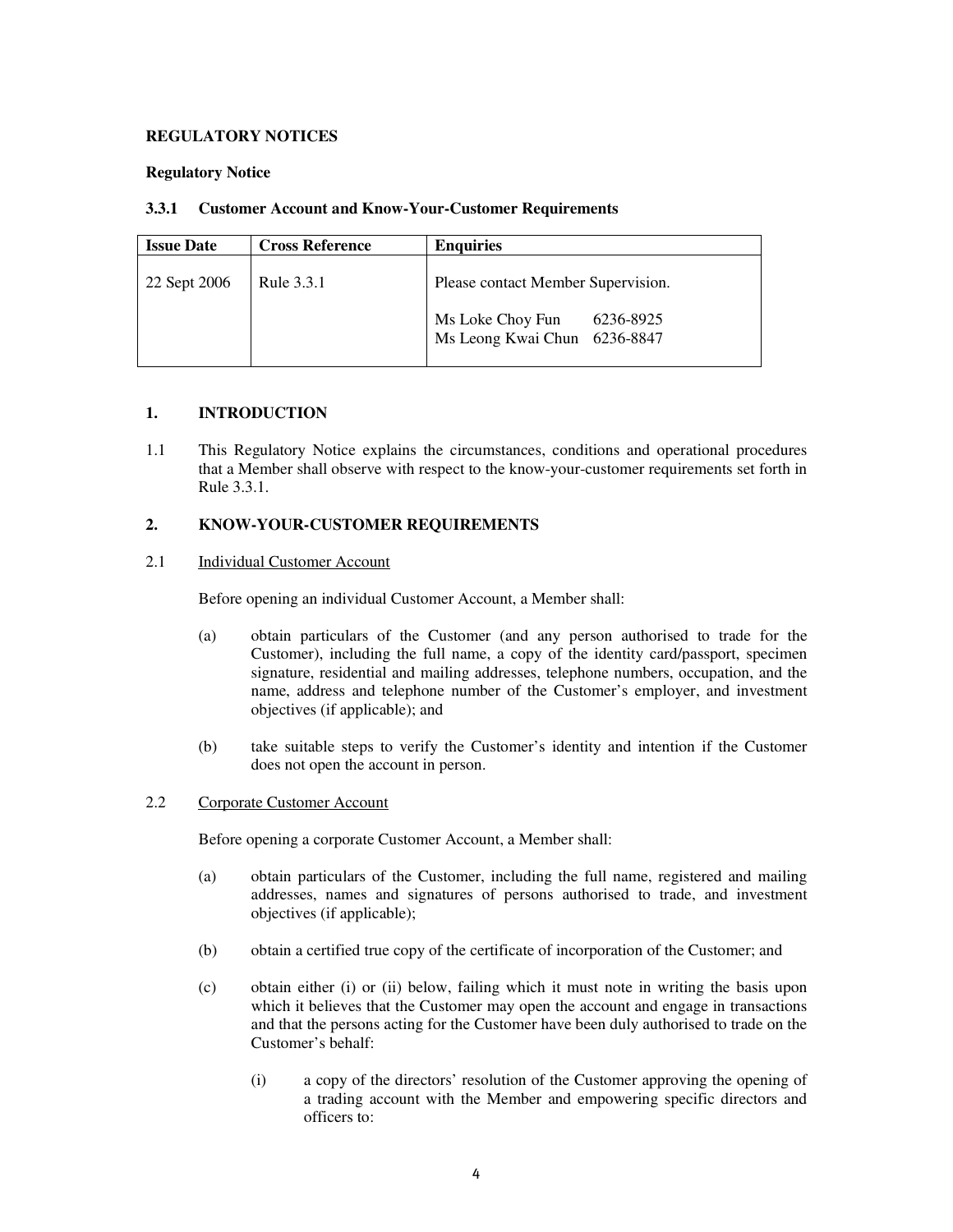- (A) trade in futures and options in the Customer Account; and
- (B) execute all documentation for trading and settlement in the account;

or

(ii) a power of attorney (in English) certified by a notary public, authorising identified persons to open a trading account and trade on behalf of the Customer.

#### 2.3 Joint Account

- (a) A Member may allow Customers to open a joint trading account if:-
	- (i) each joint account holder is at least 21 years old; and
	- (ii) no joint account holder is an undischarged bankrupt.
- (b) A joint account may be operated by not more than two (2) individuals. However, if it is an estate account, it may be operated by all the personal representatives.
- (c) A Member shall maintain the following information:
	- (i) particulars of each joint account holder;
	- (ii) the names of persons authorised to give trading orders and settlement instructions and receive monies and assets from the Member;
	- (iii) the names of persons to whom payments by the Member are to be made; and
	- (iv) details of any accounts held in an individual capacity by a joint account holder.
- (d) A Member shall require each joint account holder to specify whether the joint account holder is jointly or severally liable for all debts incurred in a joint account.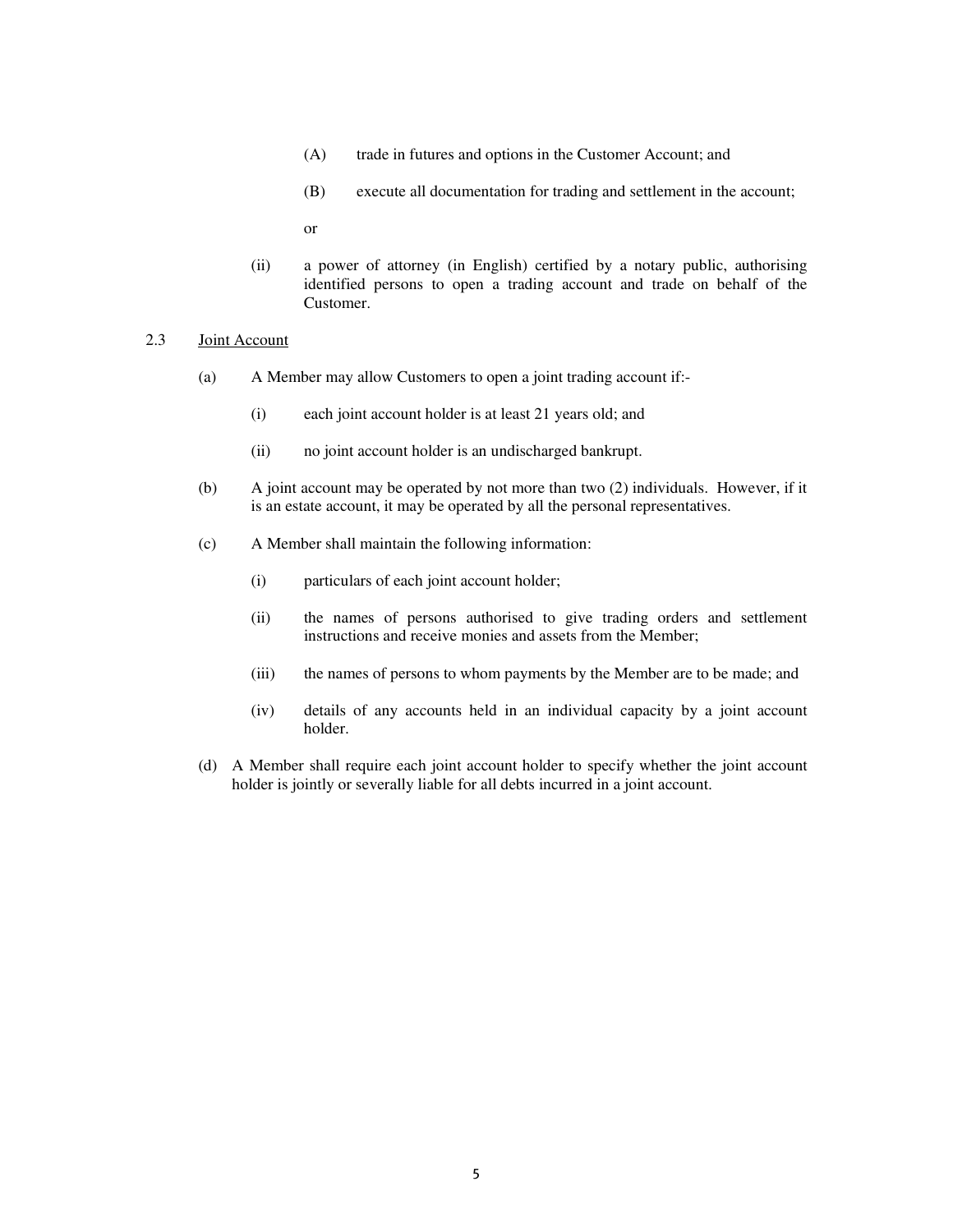#### **3.3.8 Recording of Orders**

| <b>Issue Date</b> | <b>Cross Reference</b> | <b>Enquiries</b>                    |           |
|-------------------|------------------------|-------------------------------------|-----------|
| 22 Sept 2006      | Rule 3.3.8             | Please contact Market Surveillance: |           |
|                   |                        | Mr Kelvin Tan                       | 6236 5907 |
|                   |                        | Mr Samuel Tan                       | 6236 5909 |
|                   |                        |                                     |           |

## **1. INTRODUCTION**

1.1 This Regulatory Notice sets out the details to be contained in an Order Form, as set forth in Rule 3.3.8.

## **2. DETAILS ON THE ORDER FORM**

- 2.1 In addition to the requirements prescribed in Regulation 39(3) of the Conduct of Business Regulations, the Order Form shall, where applicable, include the following details:
	- (a) the Customer's designation, which shall readily identify the account for which the order was given;
	- (b) the date and time that the Customer's order, amendment or cancellation was passed from the Registered Representative to the Approved Trader;
	- (c) the contract for which the Customer's order was given;
	- (d) the contract month of that futures contract;
	- (e) the quantity of that futures contract;
	- (f) the order type;
	- (g) the price (if any) to buy or sell that futures contract;
	- (h) in the case of an option contract, the class of options and the strike price; and
	- (i) the date and time that the order or amended order was executed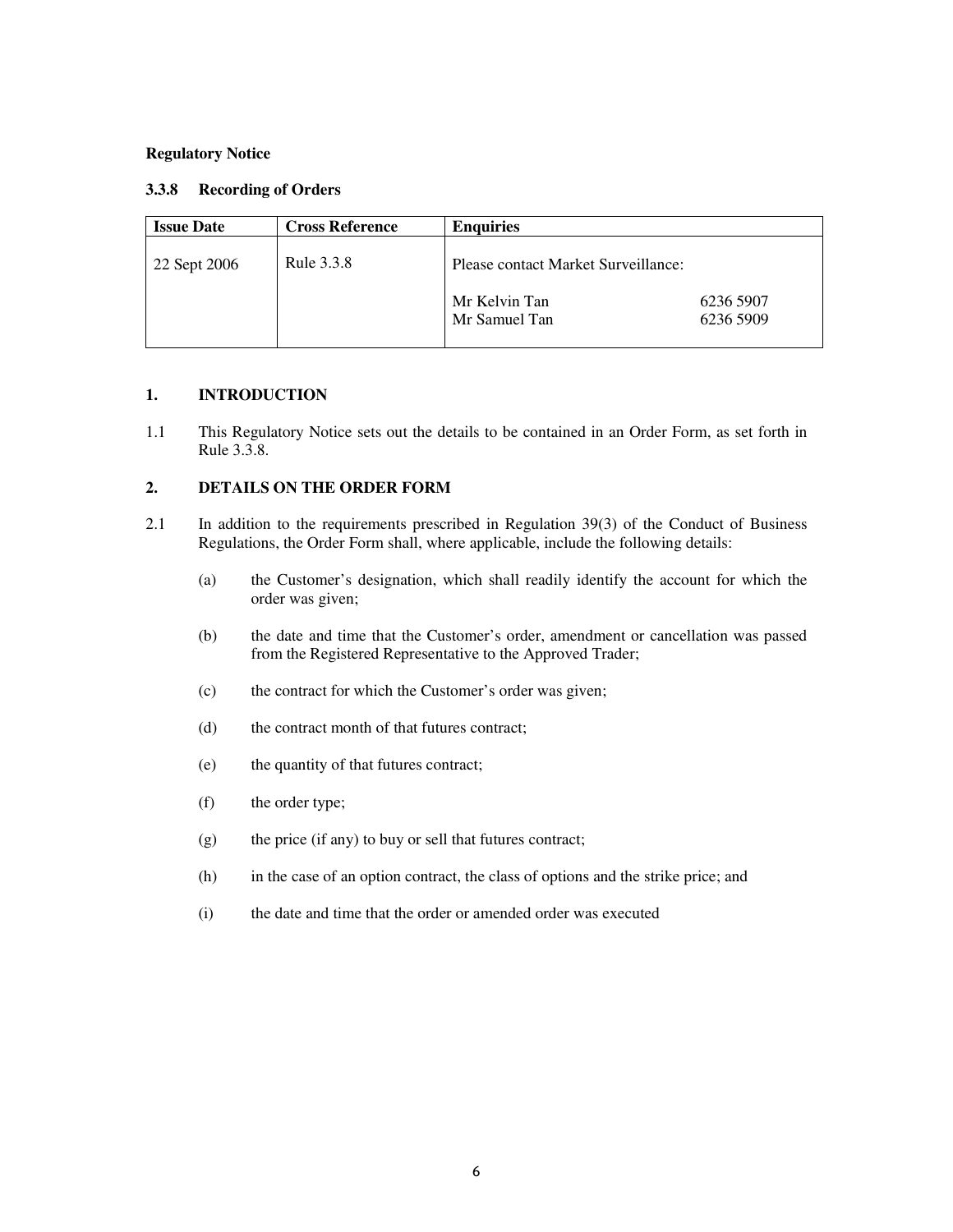| 3.3.12(h) | <b>Customer Margins</b> |
|-----------|-------------------------|
|-----------|-------------------------|

| <b>Issue Date</b> | <b>Cross Reference</b> | <b>Enquiries</b>                                                 |
|-------------------|------------------------|------------------------------------------------------------------|
| 22 Sept 2006      | Rule 3.3.12(h)         | Please contact Member Supervision :                              |
|                   |                        | Ms Loke Choy Fun<br>6236-8925<br>Ms Leong Kwai Chun<br>6236-8847 |

## **1. INTRODUCTION**

1.1 The Regulatory Notice sets out the requirements in relation to Customer margins under Rule 3.3.12(h).

## **2. CUSTOMER MARGINS**

2.1 Members shall compute, monitor and collect margins from Customers in accordance with the requirements in this Regulatory Notice. The detailed requirements under this Regulatory Notice are available to Members upon request.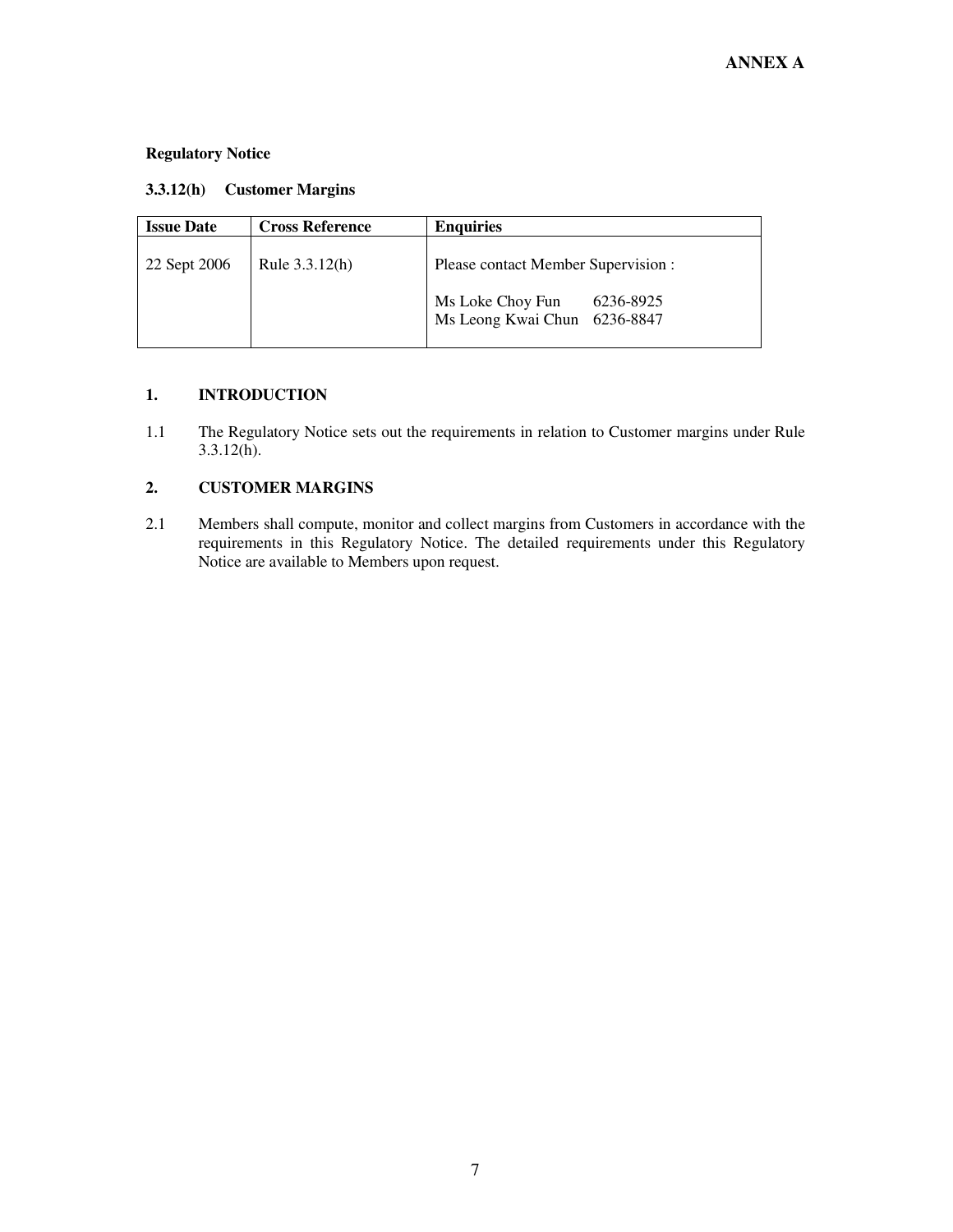| <b>Issue Date</b> | <b>Cross Reference</b> | <b>Enquiries</b>                                              |
|-------------------|------------------------|---------------------------------------------------------------|
| 22 Sept 2006      | Rule $3.3.14(g)$       | Please contact Member Supervision:                            |
|                   |                        | Ms Loke Choy Fun<br>6236-8925<br>Ms Leong Kwai Chun 6236-8847 |

### **1. INTRODUCTION**

 This Regulatory Notice sets out the internal controls and risk management procedures as required under Rule 3.3.14(g).

#### **2. REQUISITE INTERNAL CONTROLS AND PROCEDURES**

- 2.1 A Member shall have proper internal controls and risk management procedures to ensure that:
	- (a) the limit on the amount of margin credit granted to a Customer shall be set, approved and regularly reviewed by an authorised staff independent of trading, dealing and marketing functions;
	- (b) in setting the limit on the amount of margin credit granted to a Customer, the Member shall take into account possible Maintenance Margin calls and settlement variation losses to be paid to the Clearing House and any other relevant clearing house;
	- (c) it strictly observes the limit on the amount of margin credit granted to each Customer; and
	- (d) it has proper systems and control procedures to monitor, on a daily basis, the usage of margin credits and the adequacy of its liquidity facilities (bank lines and cash balances) to meet obligations arising from positions held with the Clearing House and any other relevant clearing house, including:
		- (i) daily monitoring of each Customer's intra-day and end-of-day use of margin credits to ensure that the limit on the amount of margin credit used is not breached;
		- (ii) daily monitoring of all Customers' aggregated intra-day and end-of-day use of margin credits to ensure that the Member's liquidity facilities (bank lines and cash balances), after setting off the Customers' aggregate use of margin credits, are adequate to meet the potential mark-to-market loss for positions carried at any relevant clearing house (excluding the Clearing House), as well as potential mark-to-market loss equivalent to at least two (2) times the Maintenance Margin for positions carried with the Clearing House;
		- (iii) generation of reports used for intra-day and end-of-day monitoring in a timely manner and with the following information: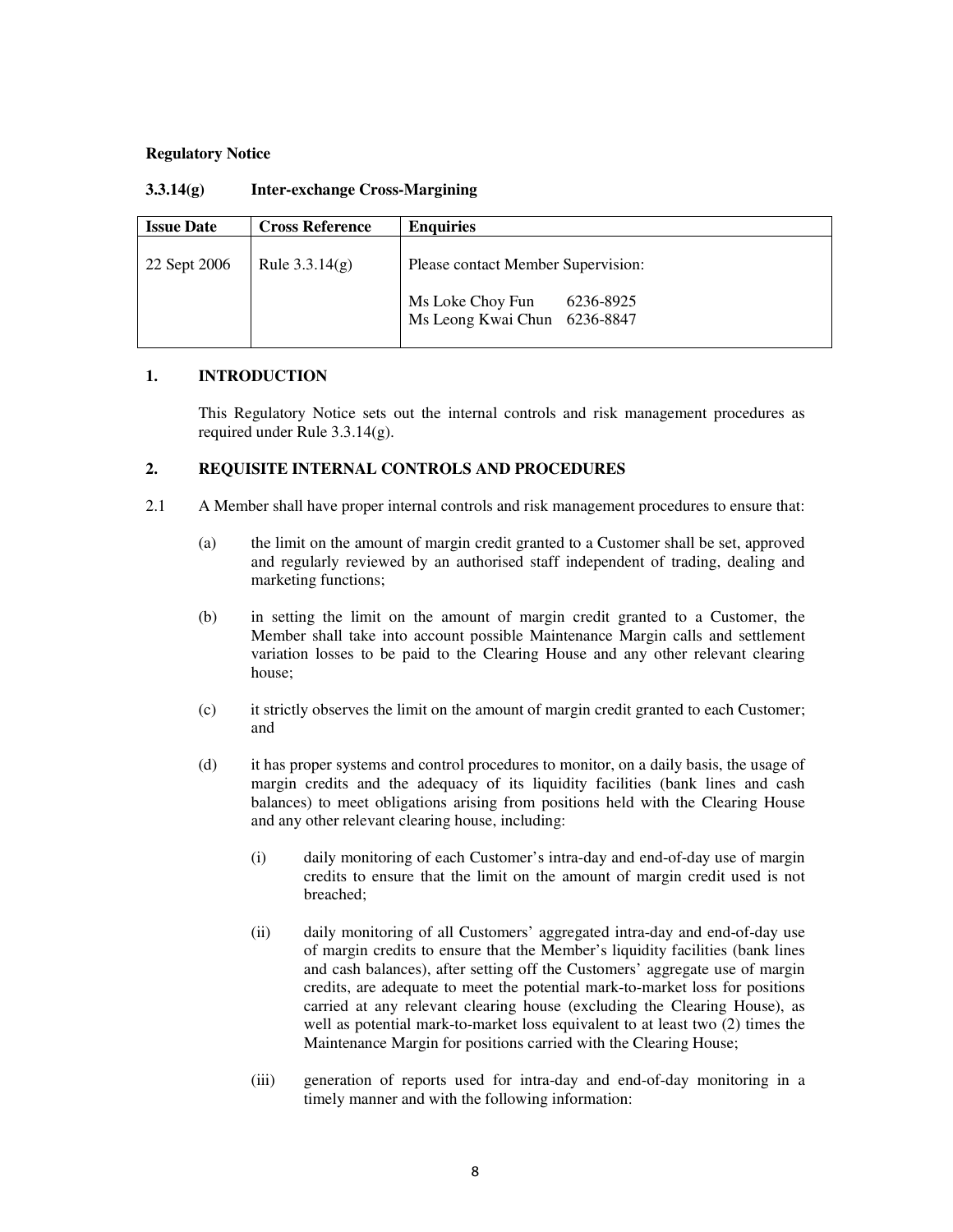- (A) limit on amount of margin credit granted to each Customer;
- (B) amount of margin credit used by each Customer;
- (C) aggregate limit on amount of margin credit granted for all Customers;
- (D) aggregate amount of margin credit used by all Customers;
- (E) available liquidity facilities (bank lines and cash balances); and
- (F) excess liquid facilities, after setting off the Customers' aggregate use of margin credits;

and

 (e) remedial procedures are in place should there be any breach of controls, limits and thresholds.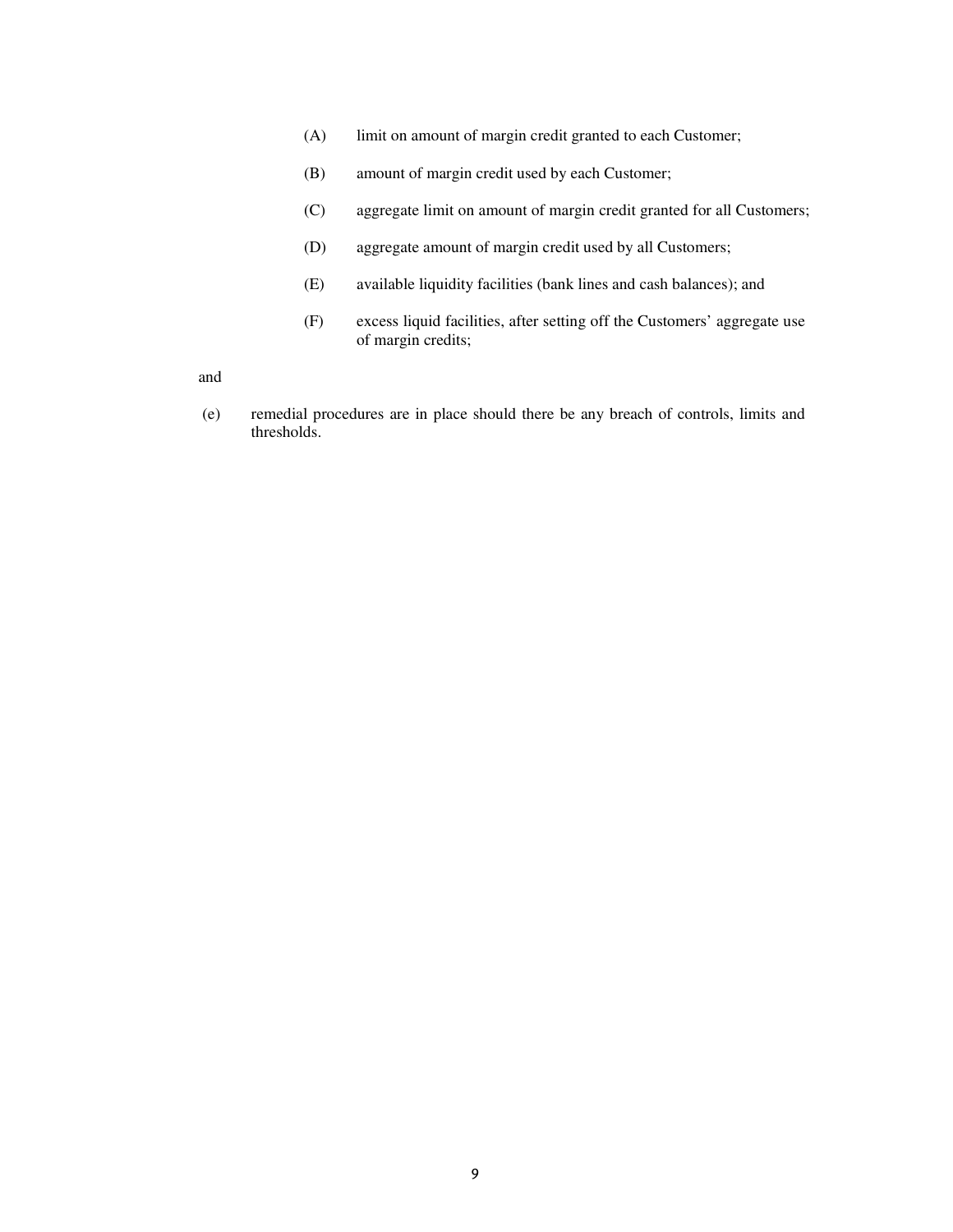**3.3.17; 3.3.18; 3.3.26; 3.3.27** 

**Reporting of Account Identity; Reporting of Open Positions; Computations of Financial and Capital Requirements; Submission of Financial Statements and Other Information to the Exchange;** 

| <b>Issue Date</b> | <b>Cross Reference</b>                                   | <b>Enquiries</b>                                                                                                                     |                        |
|-------------------|----------------------------------------------------------|--------------------------------------------------------------------------------------------------------------------------------------|------------------------|
| December<br>2009  | Rule 3.3.17<br>Rule 3.3.18<br>Rule 3.3.26<br>Rule 3.3.27 | Please contact :<br>Risk Management, for Rules 3.3.17 and 3.3.18<br>Ms Elaine Tang<br>Member Supervision, for Rule 3.3.26 and 3.3.27 | 6236-8142              |
|                   |                                                          | Ms Loke Choy Fun<br>Ms Leong Kwai Chun                                                                                               | 6236-8925<br>6236-8847 |

## **1. INTRODUCTION**

1.1 This Regulatory Notice sets out the conditions and operational procedures pursuant to Rules 3.3.17, 3.3.18, 3.3.26, and 3.3.27.

## **2. ELECTRONIC REPORTING AND SUBMISSION OF INFORMATION**

2.1 A Member is required to submit the following information, except that in the case of a Bank Trading Member, the following requirements apply only in respect of the Bank Trading Member's business that is governed by this Rules:

#### *(FTR004/2009)*

- (a) Rule 3.3.17 : Reporting of Account Identity (BC4A)
	- (i) Except for Trading Members that engage solely in House Trades and Proprietary Trades of its Related Corporations, a Member is required to submit to the Exchange, using Form BC4A, details of any new account which is used for trading and/or carrying of trades done on Exchange, other exchanges and over-the-counter.
	- (ii) If the account is a disclosed omnibus account, Form BC4A must be submitted for each sub-account. However, if the account is an undisclosed omnibus account and the sub-accounts are not used for position reporting and trades clearing, Form BC4A is not required for the sub-account(s). Members need not submit Form BC4A to the Exchange for trading accounts which are to be linked to a "Main" BC4A account using the SGXCLEAR system.

## (FTR006/2009)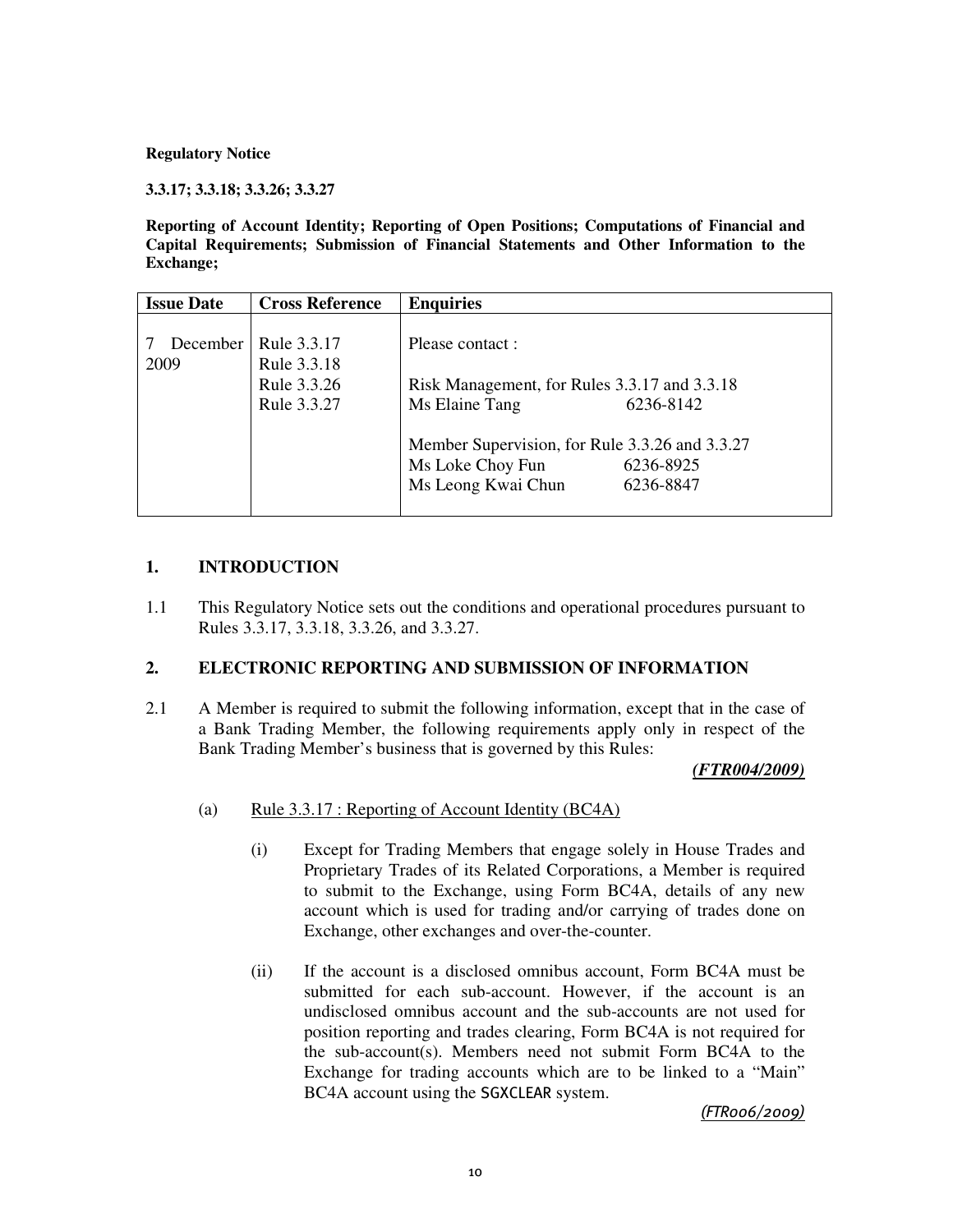- (iii) If there are any changes to information stated in a BC4A account that has been submitted previously, the Exchange must be notified as soon as is practicable, within the next business day.
- (iv) Members should notify the Exchange, when an account is closed in their system, as soon as is practicable, to prevent unauthorised trading in the account.
- (v) Form BC4A serves as identification for the holder of the account and no single account number should be assigned to more than one customer, even after the account has been closed.
- (vi) The operational procedures and timelines in relation to the submission and procedure for the completion of Form BC4A are set out in **Appendix 1.**
- (vii) Members are required to put in place internal controls to ensure that the Form BC4A has been properly approved by the Chief Executive Officer ("CEO") or authorised senior executives (e.g. Deputy CEO, General Manager or Operations Manager) before submission. For operational reasons, the submission of Form BC4A may be delegated to senior executives who must be of at least a supervisory grade. Approved staff, including the authorised senior executives, should not be directly involved in trading activities. Members are reminded that the primary responsibility for ensuring the accuracy of the Form BC4A submitted still falls on the CEOs of the respective Member firms.
- (viii) Members are required to ensure all information reported under Form BC4A is complete and accurate as the Exchange relies on these records for its risk management and market surveillance programmes. Due care should be exercised in completing the Form.
- (b) Rule 3.3.18 : Reporting of Open Positions (BC3A)

A Member shall record, using Form BC3A, a daily report of Open Positions in all accounts at the end of each Trading Day. The Form BC3A shall be submitted to the Exchange in accordance with the operational procedures and timelines set out in **Appendix 1**. For disclosed Omnibus Accounts, a Member shall report the Open Positions in each sub-account.

(c) Rule 3.3.26 : Computations of Financial and Capital Requirements; and Rule 3.3.27 : Submission of Financial Statements and Other Information to the Exchange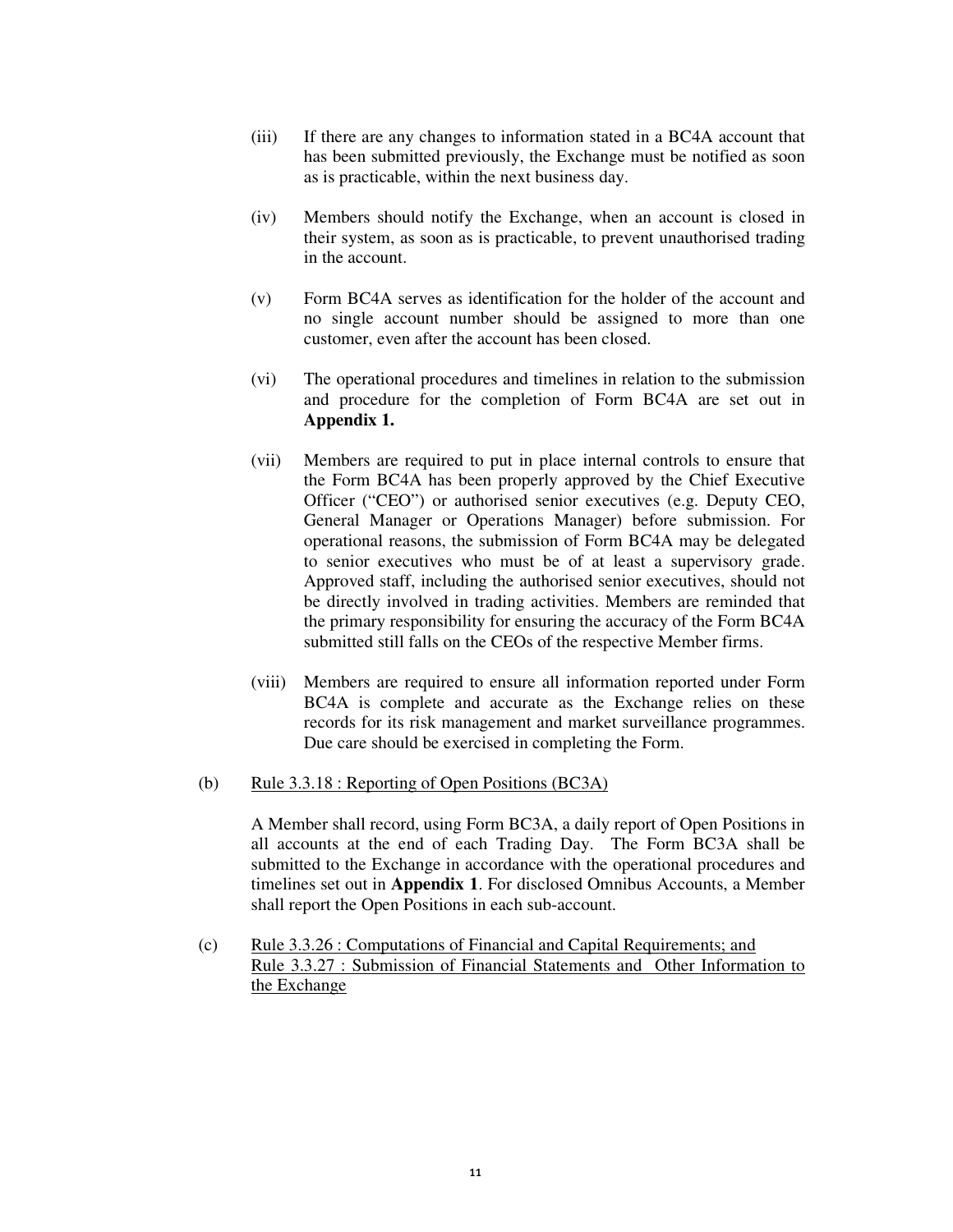A Member shall submit to the Exchange monthly RBC (Risk Based Capital) financial returns. General Trading Members shall submit financial returns referring to the items listed under "Financial Returns", "Supporting Schedules" and "Confirmation" as set out in **Appendix 2**. Bank Trading Members shall submit financial returns as set out in the forms prescribed by the Exchange. The financial returns shall be submitted by the  $14<sup>th</sup>$  calendar day of each month, or such longer period as the Exchange may allow. Requests for extensions of time shall be submitted to the Exchange at least three (3) Business Days prior to the due date for submission of the monthly RBC financial returns.

## *(FTR004/2009)*

- 2.2 **Appendices 2 and 2A** set out the details of information which a Member shall submit to the Exchange periodically and the manner in which the information is to be submitted.
- 2.3 The Exchange will inform Members by way of Circular, at least five (5) days before implementation, if there are any changes to the timelines stipulated in **Appendices 1, 2 and 2A.**
- 2.4 User IDs

A User ID is issued to a Member to facilitate electronic submission and downloading via the SGX Data Submission System. The User ID is issued only to a director of the Member. The Member shall use the form in **Appendix 3** to inform the Exchange of the name of the director. The form shall be signed by two (2) directors. The director who has been issued with the User ID may authorise other employees of the Member to submit files, provided such authorisation is documented and proper procedures are in place.

A Member shall appoint at least two (2) employees as User ID coordinators who shall liaise with the Exchange on matters relating to User ID and IT security.

A Member shall use the form in **Appendix 3A** to inform the Exchange of the names of the User ID coordinators and its authorised signatories for submission of forms in Appendices 2 and 3. The detailed responsibilities of the authorised signatories and coordinators are set out below:

## (a) **AUTHORISED SIGNATORY**

- (i) Review and approve requests for access to SGX Data Submission System.
- (ii) Ensure the timely submission of appropriate requests to the Exchange in the event that the director who is issued with the User ID resigns, transfers or changes his duties/functions.
- (iii) Inform the Exchange to revoke the access (e.g. if staff abuses the access granted to him).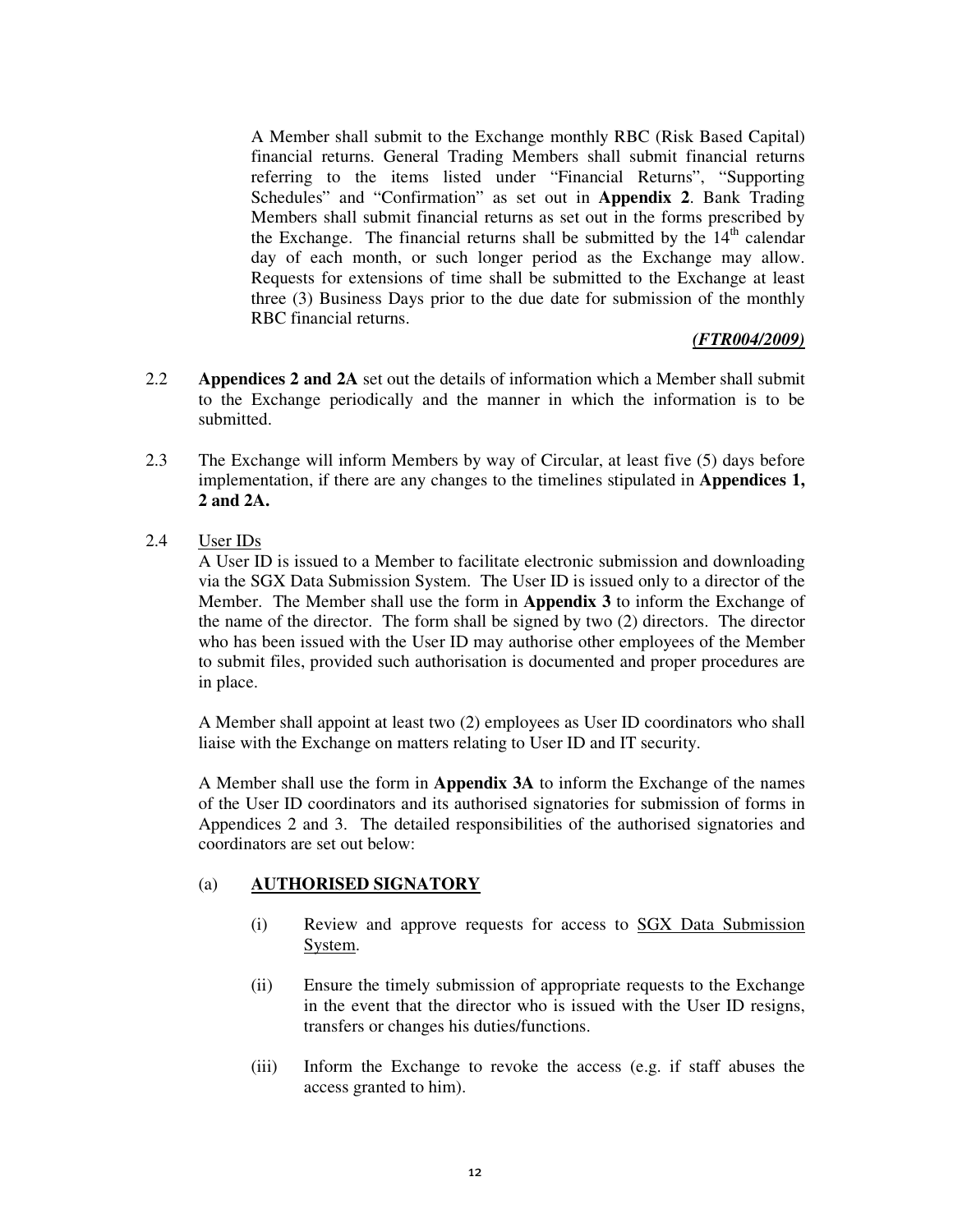## (b) **USER ID COORDINATOR**

- (i) Submit requests for the application or deletion of User IDs on behalf of the Member using Appendix 3.
- (ii) Act as the liaison to the Exchange for any IT security incidents or activities, such as:
	- (A) User ID compromised;
	- (B) User ID account lock-out;
	- (C) IT security violations; and
	- (D) unauthorised changes to critical systems.
- (iii) Assist the Exchange in its Annual IT Security Verification exercise.
- (iv) Update the Exchange on changes pertaining to the following:
	- (A) list of User ID coordinators;
	- (B) list of authorised signatories; and
	- (C) company name or other information.
- (v) Check that all requests in accordance with **Appendix 3** are duly completed and properly authorised before submitting to the Exchange.

## **3. LATE FEES**

- 3.1 Where a Member fails to submit any information, returns or reports required under the above Rules, within the prescribed time, there shall be imposed upon the Member a late fee of an amount to be prescribed by the Exchange from time to time, unless an extension of time has been granted.
- 3.2 Where a Member fails to submit the monthly RBC financial returns within the prescribed time, there shall be imposed upon the Member a late fee for each day that the returns are not submitted in the prescribed time, unless an extension of time has been granted. The late fee shall be set at an amount which the Exchange may prescribe from time to time.
- 3.3 A Member shall be required to resubmit any information, returns or reports required under the above Rules and take such other steps as the Exchange may require upon the Exchange's notification that the information, returns or reports are inaccurate or incomplete.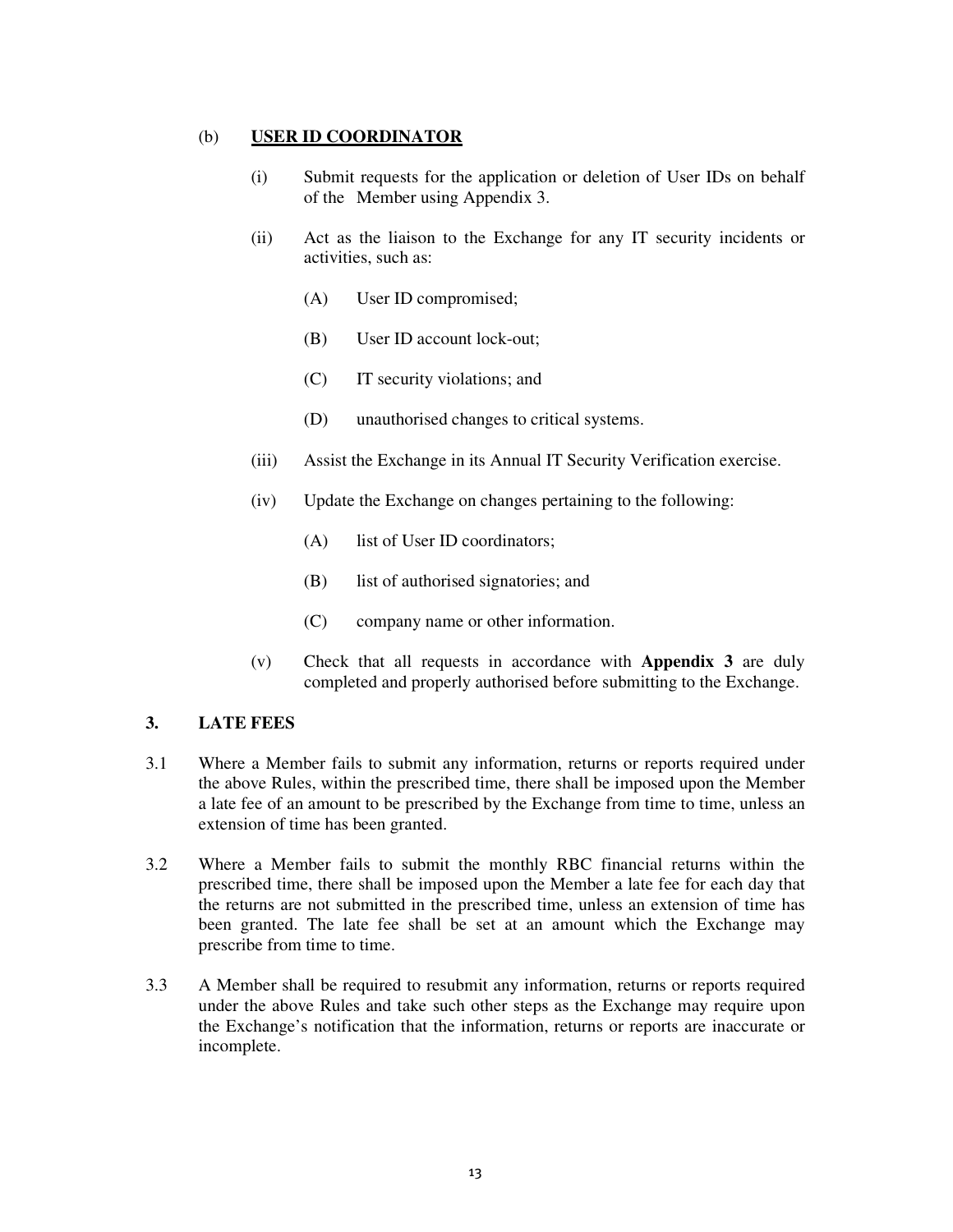## **OPERATIONAL PROCEDURES FOR ELECTRONIC REPORTING AND SUBMISSION OF INFORMATION**

## **1 RULE 3.3.17: REPORTING OF ACCOUNT IDENTITY (FORM BC4A)**

## **1.1 General**

 $\overline{a}$ 

- 1.1.1 A Member shall submit to the Exchange, using Form BC4A, details of any new account, within three (3) Business Days after the account has commenced trading (T + 3). If the account holder is an individual Trading Member or a Trading Representative of a SGX–ST member, who also executes trades on the Markets for his own account, Form BC4A must be submitted by the Member at least one (1) Business Day before it commences trading. This is to ensure accurate processing of clearing fee rebates. This requirement also applies to Trading Members (Individual) and Trading Representatives<sup>1</sup> who are changing their qualifying Clearing Members.
- 1.1.2 If there are any changes to information stated in a BC4A account that has been submitted previously, the Exchange must be notified as soon as is practicable, within the next business day.
- 1.1.3 Members should notify the Exchange when an account is closed in their system as soon as is practicable, to prevent unauthorised trading in the account.
- 1.1.4 A Member is required to submit Form BC4A for each account (including subaccount(s) of a disclosed omnibus account), which is used for trading and/or carrying of trades done on the Exchange, other exchanges and over–the–counter. As Form BC4A serves as identification for the holder of the account, no single account number should be assigned to more than one customer, even when the account has been closed. For Members, all accounts submitted via Form BC4A (i.e. BC4A account) will automatically be created in the SGXCLEAR system.

*(FTR006/2009)*

<sup>&</sup>lt;sup>1</sup> Trading Representatives are dealers' representatives who are trading for their own account on SGX Quest via the SESOPS Link.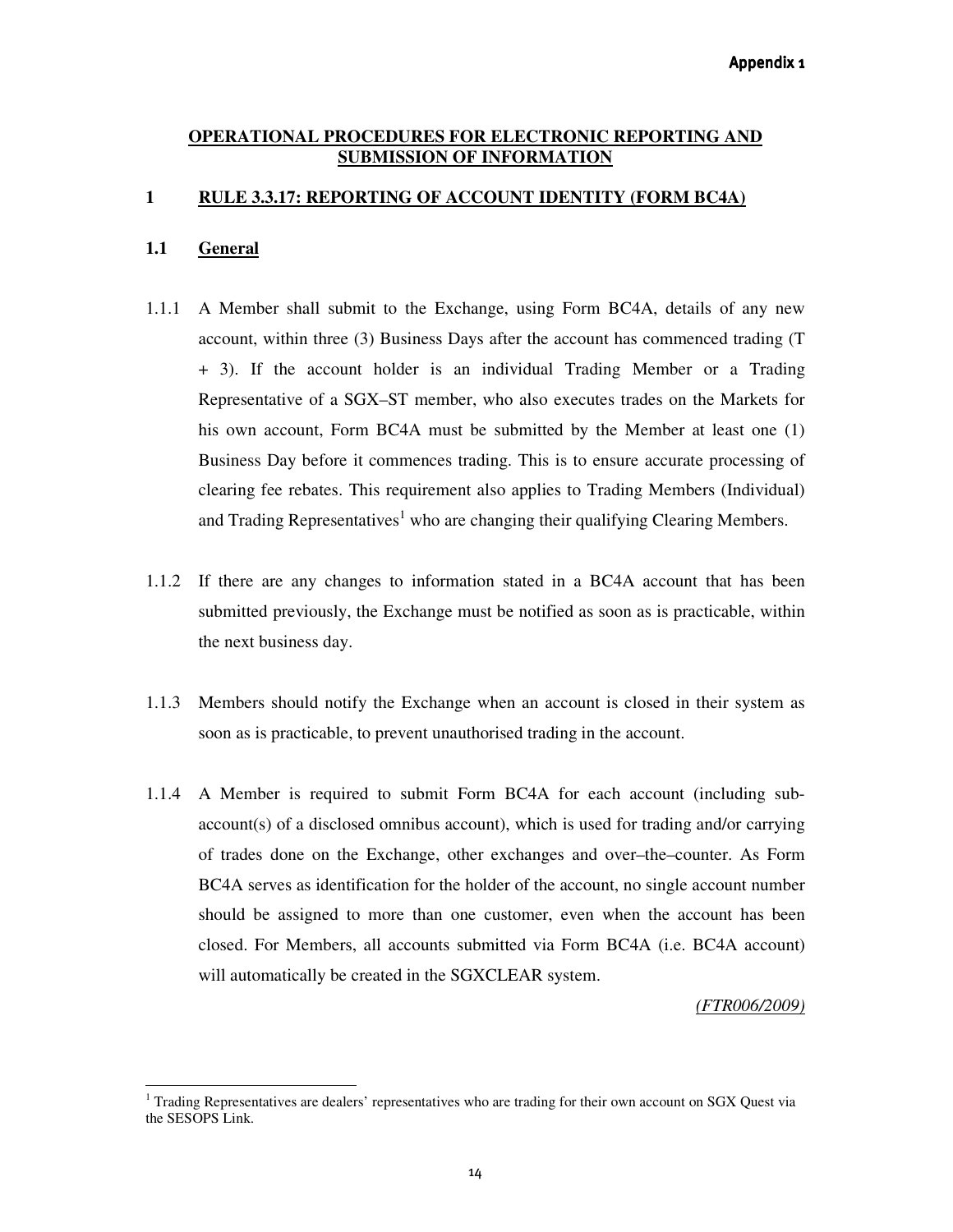Appendix 1

1.1.5 If Members create trading accounts **directly** in the SGXCLEAR system, they are not required to submit Form BC4A, but must ensure that such trading accounts created in the SGXCLEAR system are linked to valid BC4A accounts.

#### *(FTR006/2009)*

## 1.1.6 **Any account number used in position reporting must correspond exactly to the account number reported in Form BC4A.**

- 1.1.7 If an account used to register trades in eNLT or TRS is not a BC4A account or trading account created in the SGXCLEAR system, it will be considered an invalid account. Trades belonging to an invalid account will automatically be held in the Clearing Member's Holding Account in the SGXCLEAR system. Holding Accounts bear the account numbers "S999 DEFAULT", where "S999" denotes the Member's firm code. Clearing Members are **not allowed** to close/delete the Holding Accounts. *(FTR006/2009)*
- 1.1.7A If an account specified in the orders routed to QUEST-DT is not a trading account created in SGXCLEAR under the order management system, it will be considered an invalid account. The resultant trades will automatically be held in the Member's Holding Account under the order management system in the SGXCLEAR system. Holding Accounts under an order management system bears the account number "OS999 DEFAULT", where "OS999" denotes the ID assigned to the order management system. Members are **not allowed** to close/delete Holding Accounts.

*(FTR006/2009)*

- 1.1.8 The Form BC4A must be submitted through the SGX Data Submission Website (https://esub.sgx.com), which includes the following features:
	- (a) creation of new BC4A account;
	- (b) closure of BC4A account;
	- (c) BC4A account amendment;
	- (d) reinstatement of BC4A account; and
	- (e) deletion of BC4A account.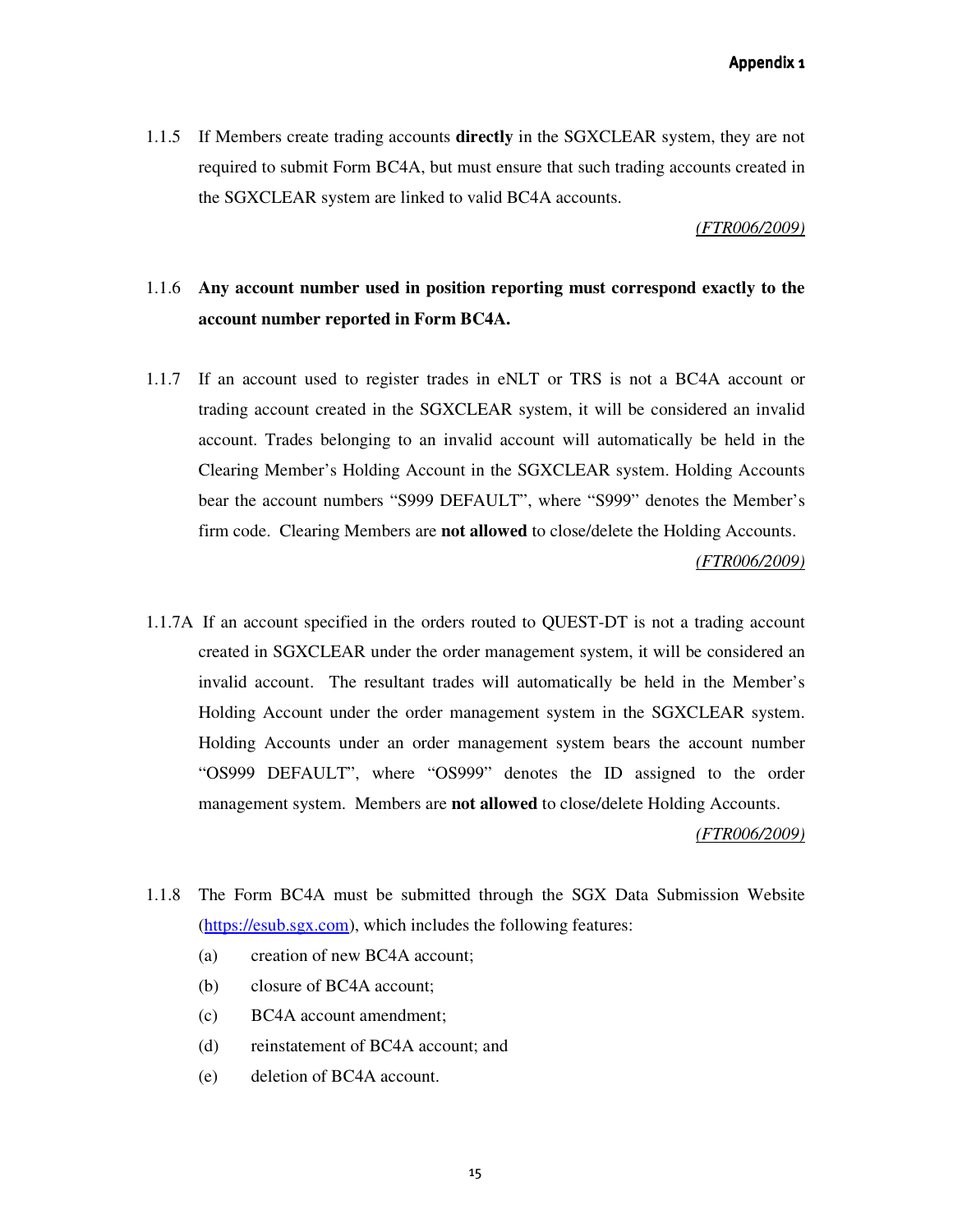## **1.2 Detailed Description of submission of Form BC4A**

The descriptions of the fields to be filled in for submission of Form BC4A are set out as follows:

(a) Firm ID

A Member is issued a unique ID by SGX for the purpose of electronic submission via the SGX Data Submission System.

- (b) Submission Period Date of the submission. (Format: dd/mm/yyyy)
- (c) Name of the Person who prepared the submission Full name of the person who prepared the Form BC4A submission.
- (d) Action Type

Type of action for submission. Members can select the following options:

- $(i)$  N New (For creation of new BC4A account)
- (ii) A Amend (For amendment of existing BC4A account)
- (iii) C Closed (For closure of existing BC4A account)
- (iv) R Reopen (For reinstatement of closed BC4A account)
- $(v)$  D Delete (For deletion of BC4A account)
- (e) Account Number

A unique "Account Number" must be assigned to each new account reported in Form BC4A. The account number may be up to 10 alphanumeric characters long. **Only alphabets and numbers are acceptable. (Spaces, hyphens, underscores, asterisks, inverted commas, percent signs (%) and other characters will not be accepted)**. Please ensure that account numbers reported are in uppercase. Account numbers used must be the same as the account numbers used for trade matching and clearing in the SGXCLEAR system.

## (FTR006/2009)

## (f) Account Name

The account name must be the same as that which is used in the customer's agreement form signed by the account holder. The full name of the entity/person(s) should be stated as the account name. Any amendment to the account name must be supported by documentary evidence.

(g) Contact Name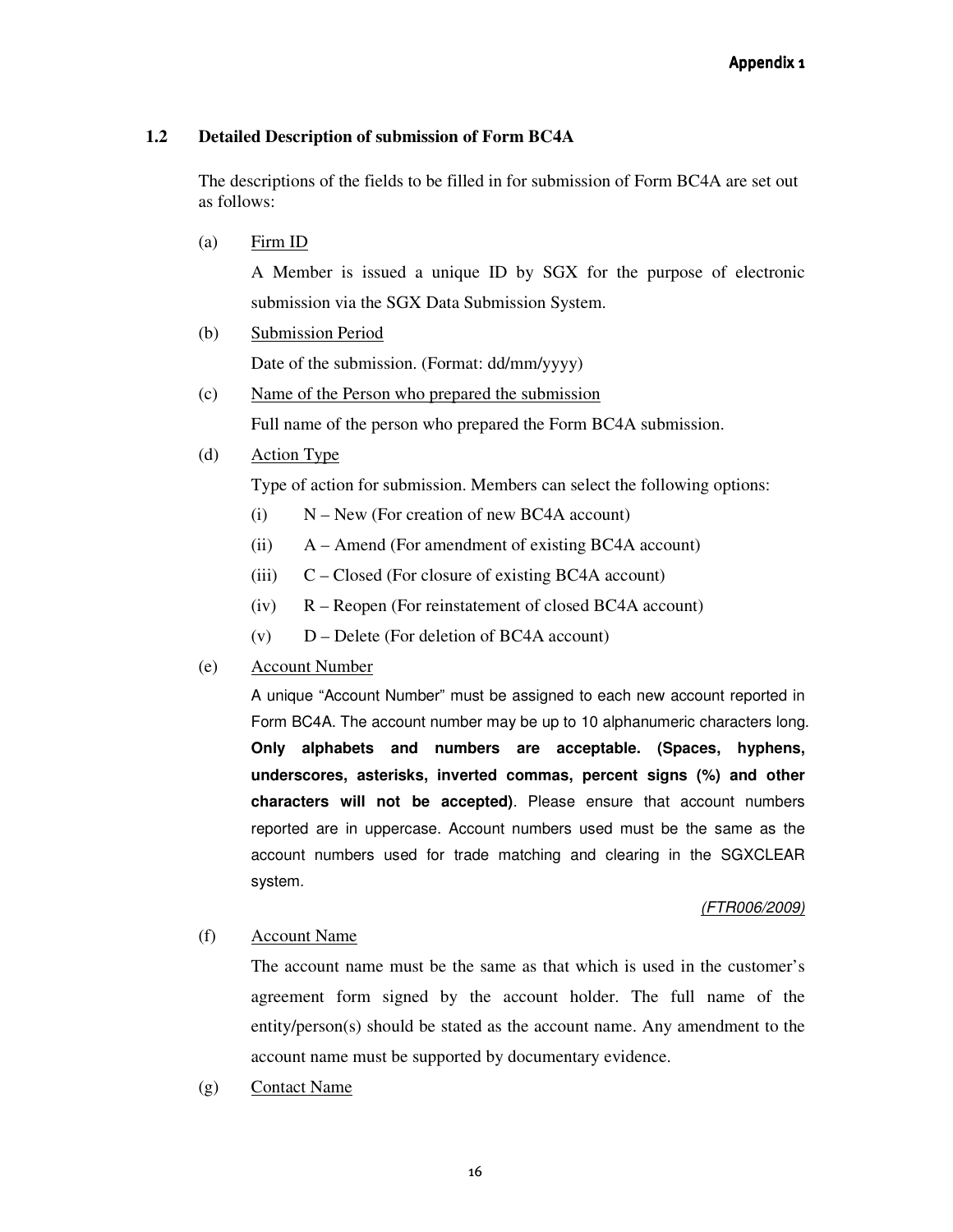The contact person stated should be a representative of the account holder, or the account holder himself.

(h) Address

The address of the account holder should be the same as the address stated in the customer agreement form signed by the account holder. The city and country should be included for foreign addresses.

(i) Telephone

The direct telephone number of the contact person should be provided. If the contact person is not a resident in Singapore, the country code of the location of the contact person should be included.

 $(i)$  Fax

The direct facsimile number of the contact person should be provided. If the contact person is not a resident in Singapore, the country code of the location of the contact person should be included.

## (k) Principal Business

This field states the type of business the account holder specialises in. The ten (10) different categories are as follows:

- $\checkmark$  Banks
- $\checkmark$  Funds
- $\checkmark$  Securities Firms
- $\checkmark$  Insurance Companies
- $\checkmark$  Government Firms / Agencies
- $\checkmark$  Non Financial / Agencies
- $\checkmark$  Energy / Commodity Firms
- $\checkmark$  Individuals
- $\checkmark$  Omnibus Accounts
- $\checkmark$  Financial
- $\checkmark$  Others
- (l) Occupation

This field allows users to specify the type of business or occupation the account holder is involved in, where it does not fall within any of the classes of principal businesses provided in the Form BC4A.

(m) Country Name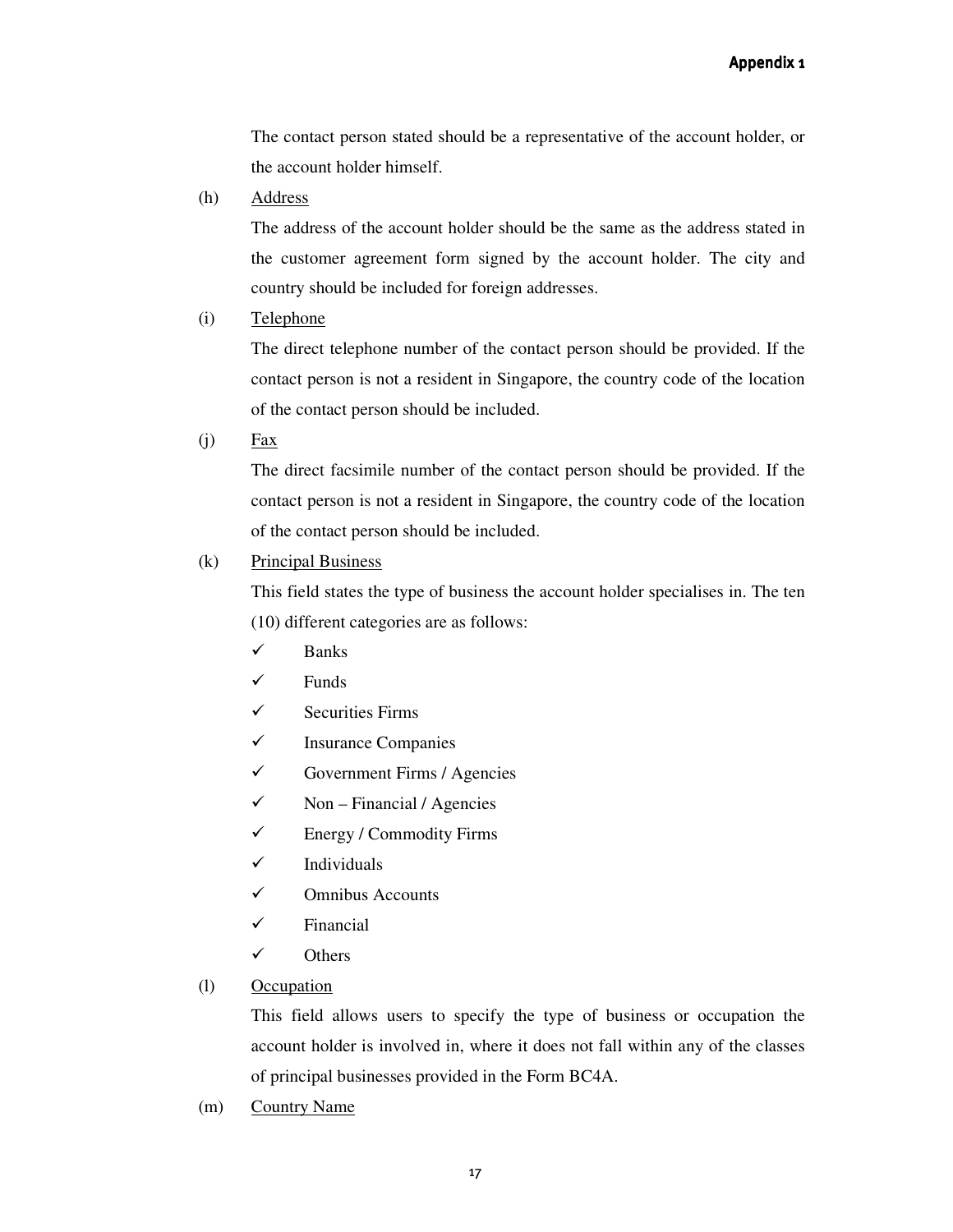This field identifies the account holder's country of incorporation, or the country in which the account holder is residing. The following Master Table sets out the Country Code Listing.

| <b>Country Master Table</b> |                              |            |                                 |  |
|-----------------------------|------------------------------|------------|---------------------------------|--|
| Code                        | <b>Description</b>           | Code       | <b>Description</b>              |  |
| <b>AUS</b>                  | <b>AUSTRALIA (GP A)</b>      | <b>LIB</b> | LIBERIA                         |  |
| ATR                         | <b>AUSTRIA</b> (GPA)         | <b>LIE</b> | <b>LIECHTENSTEIN</b>            |  |
| <b>BAM</b>                  | <b>BAHAMAS</b>               | <b>LUX</b> | LUXEMBURG (GP B)                |  |
| <b>BAH</b>                  | <b>BAHRAIN</b>               | <b>MAL</b> | MALAYSIA EXCEPT LABUAN (GP A)   |  |
| <b>BAN</b>                  | <b>BANGLADESH</b>            | <b>MAU</b> | <b>MAURITIUS</b>                |  |
| <b>BEL</b>                  | <b>BELGIUM</b> (GP A)        | <b>MEX</b> | <b>MEXICO</b>                   |  |
| <b>BER</b>                  | <b>BERMUDA</b>               | <b>MON</b> | <b>MONACO</b>                   |  |
| <b>BVI</b>                  | <b>BRITISH VIRGIN ISLAND</b> | <b>MYN</b> | <b>MYANMAR</b>                  |  |
| <b>BRU</b>                  | <b>BRUNEI</b>                | <b>HOL</b> | NETHERLANDS (GP A)              |  |
| CAM                         | <b>CAMBODIA</b>              | <b>NEA</b> | NETHERLANDS, ANTILLES           |  |
| CAN                         | CANADA (GP A)                | <b>NZN</b> | NEW ZEALAND (GP A)              |  |
| CAY                         | <b>CAYMAN ISLAND</b>         | <b>NOI</b> | <b>NORFOLK ISLAND</b>           |  |
| CNL                         | <b>CHANNEL ISLAND</b>        | <b>NOR</b> | NORWAY (GP B)                   |  |
| PRC                         | CHINA (GP B)                 | <b>OMA</b> | <b>OMAN</b>                     |  |
| <b>DEN</b>                  | <b>DENMARK</b>               | <b>OTH</b> | <b>OTHERS</b>                   |  |
| <b>FIN</b>                  | FINLAND (GP B)               | PHI        | PHILIPPINES (GP B)              |  |
| <b>FRA</b>                  | FRANCE (GP A)                | <b>POR</b> | PORTUGAL (GP B)                 |  |
| <b>GER</b>                  | <b>GERMANY</b> (GP A)        | <b>RUS</b> | <b>RUSSIA</b>                   |  |
| <b>GIB</b>                  | <b>GIBRALTAR</b>             | <b>SAR</b> | <b>SAUDI ARABIA</b>             |  |
| <b>GRE</b>                  | GREECE (GP B)                | <b>SIN</b> | <b>SINGAPORE</b>                |  |
| <b>HKG</b>                  | HONG KONG (GP A)             | <b>SLO</b> | <b>SLOVENIA</b>                 |  |
| <b>INA</b>                  | $INDIA$ (GP B)               | <b>SAF</b> | <b>SOUTH AFRICA</b>             |  |
| <b>IND</b>                  | <b>INDONESIA</b> (GP B)      | <b>SPA</b> | SPAIN (GP A)                    |  |
| <b>IRE</b>                  | <b>IRELAND</b> (GP B)        | SRI        | <b>SRI LANKA</b>                |  |
| IOM                         | <b>ISLE OF MAN</b>           | <b>SWE</b> | <b>SWEDEN</b> (GP A)            |  |
| <b>ISR</b>                  | <b>ISRAEL</b>                | <b>SWZ</b> | SWITZERLAND (GP A)              |  |
| <b>ITA</b>                  | <b>ITALY</b> (GP A)          | <b>TAH</b> | <b>TAHITI</b>                   |  |
| <b>IVC</b>                  | <b>IVORY COAST</b>           | <b>ROC</b> | TAIWAN (GP A)                   |  |
| <b>JPN</b>                  | JAPAN (GP A)                 | <b>THA</b> | THAILAND (GP A)                 |  |
| <b>NKR</b>                  | <b>KOREA - NORTH</b>         | <b>UAE</b> | UNITED ARAB EMIRATES            |  |
| <b>SKR</b>                  | KOREA - SOUTH (GP A)         | UK         | UNITED KINGDOM (GP A)           |  |
| <b>KUW</b>                  | <b>KUWAIT</b>                | <b>USA</b> | UNITED STATES OF AMERICA (GP A) |  |
| <b>LAT</b>                  | <b>LATVIA</b>                | <b>URU</b> | <b>URUGUAY</b>                  |  |

#### (n) Account Category

An account should be reported as a "Main" account unless it is a sub–account of an omnibus account. If the account is a sub-account, then the omnibus account number (which must be the same as the account number previously reported to the Exchange) must be stated. An omnibus account must be reported before the sub-account(s), so that the sub-account(s) can be correctly linked to the omnibus account.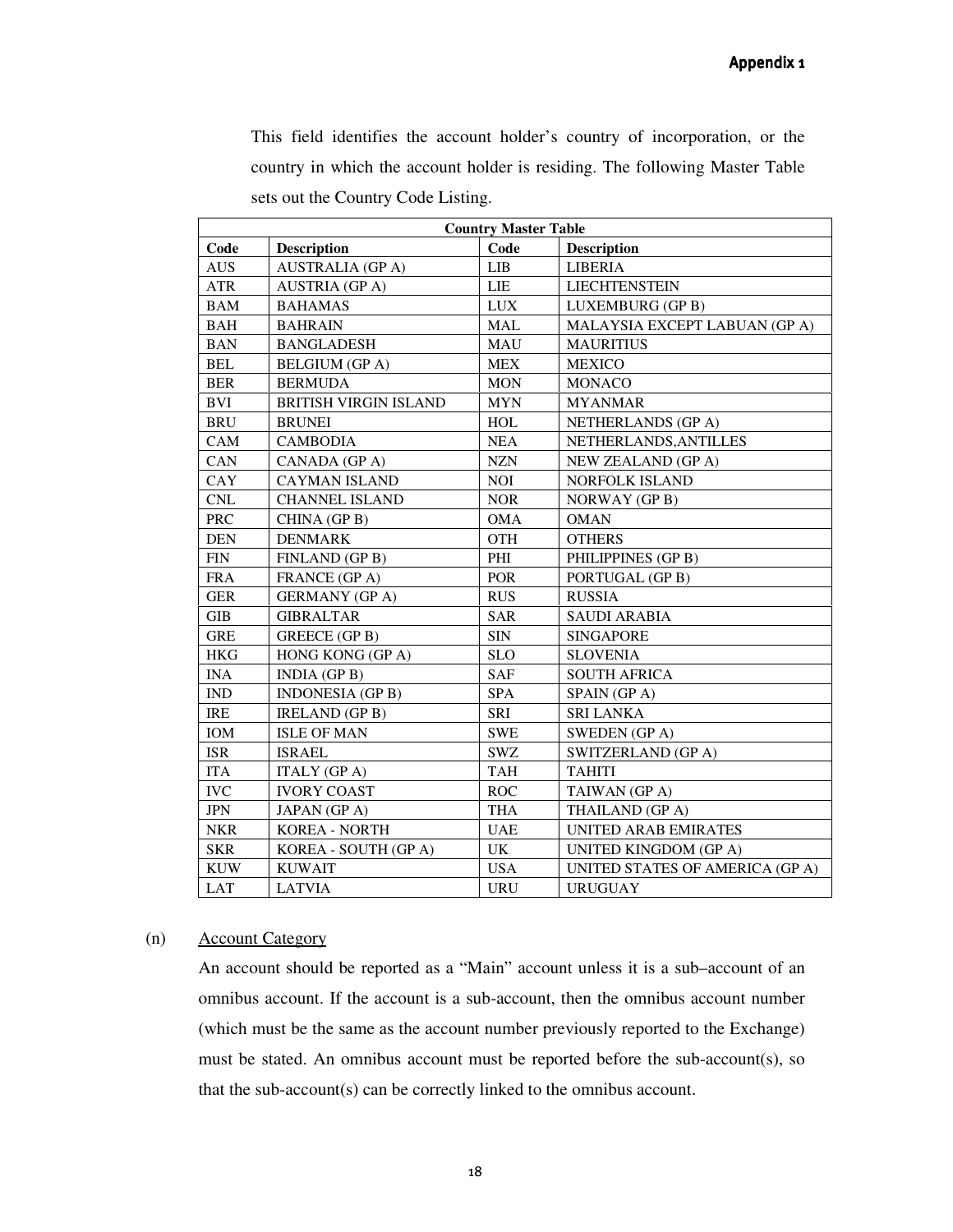If the account is a disclosed omnibus account, Form BC4A must be submitted for each sub-account. However, if the account is an undisclosed omnibus account and the sub-accounts are not used for position reporting and trades clearing, Form BC4A is not required for the sub-account(s). **Members need not submit Form BC4A to the Exchange for trading accounts which are to be linked to a "Main" BC4A account using the STAR system.** 

#### (o) Omnibus Account No.

When the account is reported as a sub-account, users must provide the omnibus account, which the sub-account is linked to. The omnibus account number should be reported in uppercase.

 $(p)$  Origin

A "House" origin account refers to the proprietary account of a Member or the proprietary account of its Related Corporation. It also includes the accounts opened for a director, officer, employee or Registered Representative of the Member. All other accounts are considered as "Customer" origin accounts.

#### (q) Nature of Account

A "Proprietary" account is one where the positions carried in the account are for the proprietary trading of the account holder, or the proprietary trading of the account holder's related corporations.

A "Non-Proprietary" account is one where the positions carried in the account belong to the customers of the account holder.

### (r) Type of Account

This field specifies the type of account. Currently, the Exchange has classified the various types of trades into nine (9) categories. The following definition for the account type may be used as a reference:

*Approved Arbitrageur or Options Market – Maker* 

Where the account holder is an arbitrageur or options market–maker approved by the Exchange to conduct such business. Long positions are automatically offset against short positions.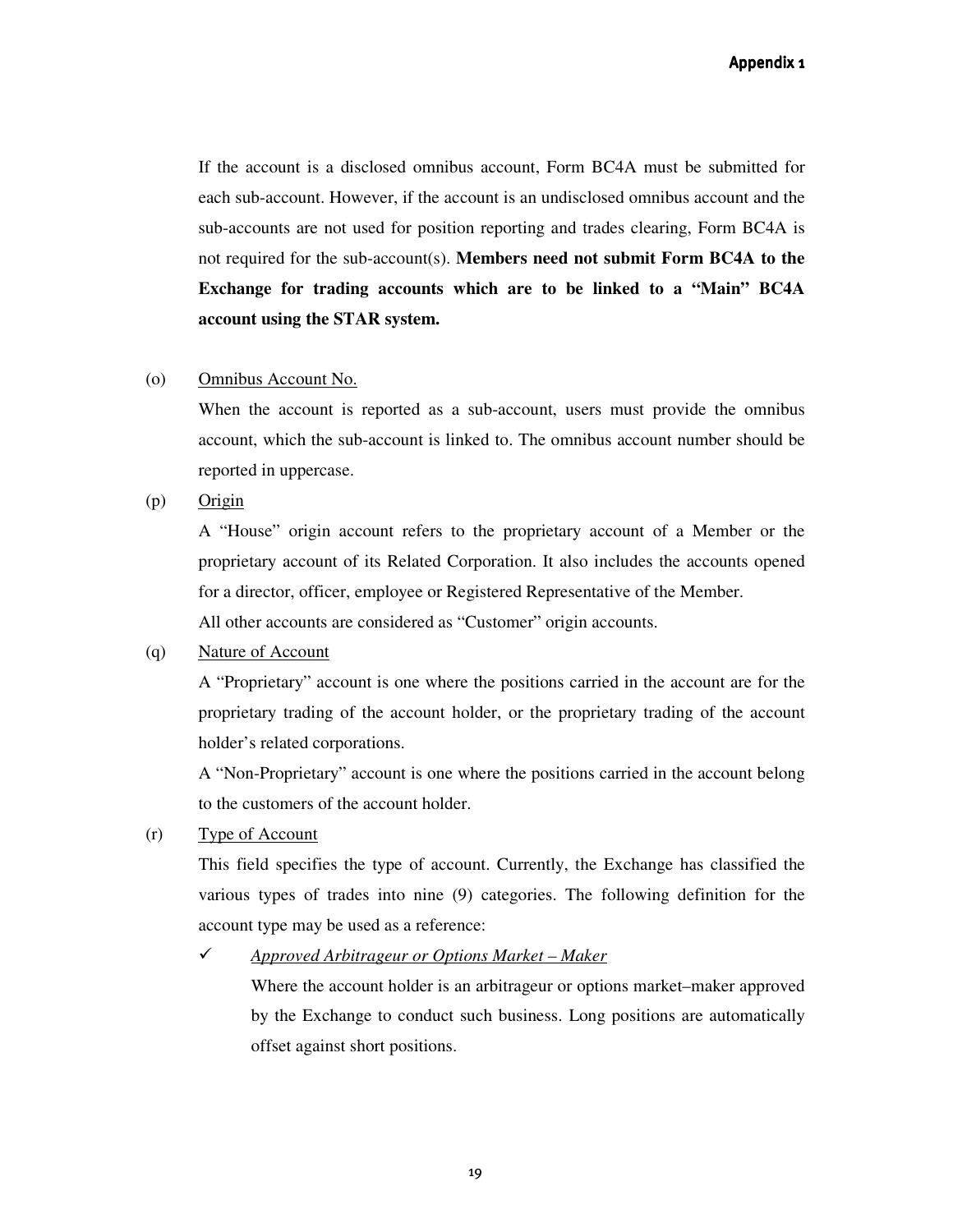## *Arbitrage<sup>2</sup>*

Positions in such accounts are maintained for the purposes of arbitraging against other markets. Long positions are not automatically offset against short positions. Instructions must be provided to close out an existing position.

## *Arbitrage Open*

Positions in such accounts are maintained for the purposes of arbitraging against other markets. Long positions are not automatically offset against short positions. Instructions must be provided to close out an existing position.

*Error*

Such account types allow for booking of trades that are executed wrongly. Such an account should have a "zero" balance at the end of the business day.

 $\sqrt{H}$  *Hedge*<sup>2</sup>

Positions in such accounts are maintained for hedging against cash market or other types of exposures. Long positions are not automatically offset against short positions. Instructions must be provided in order to close out an existing position.

## *MOS / Execution*

Mutual Offset System ("MOS") account is for booking trades to be transferred to another member on a participating exchange via the mutual offset linkage at the end of the business day. The Execution account is for booking trades that are purely for execution and give-up only.

## *Omnibus<sup>2</sup>*

This account type is used when there are a number of underlying Customers, whose positions are carried in sub-accounts. Long positions are not automatically offset against short positions. Instructions must be provided in order to close out an existing position in any sub-account.

*Order – Filling* 

 $\overline{a}$ 

Order – Filling accounts are used for booking trades executed by local orderfillers, or trades executed by Trading Members (or by Clearing Members themselves) on the instruction of other corporate Members for give-up to those Members, until the trades are given up to the accepting corporate

<sup>&</sup>lt;sup>2</sup> The ExchangeExchange may require documentary evidence for accounts which are designated as "hedge", "arbitrage", or "omnibus".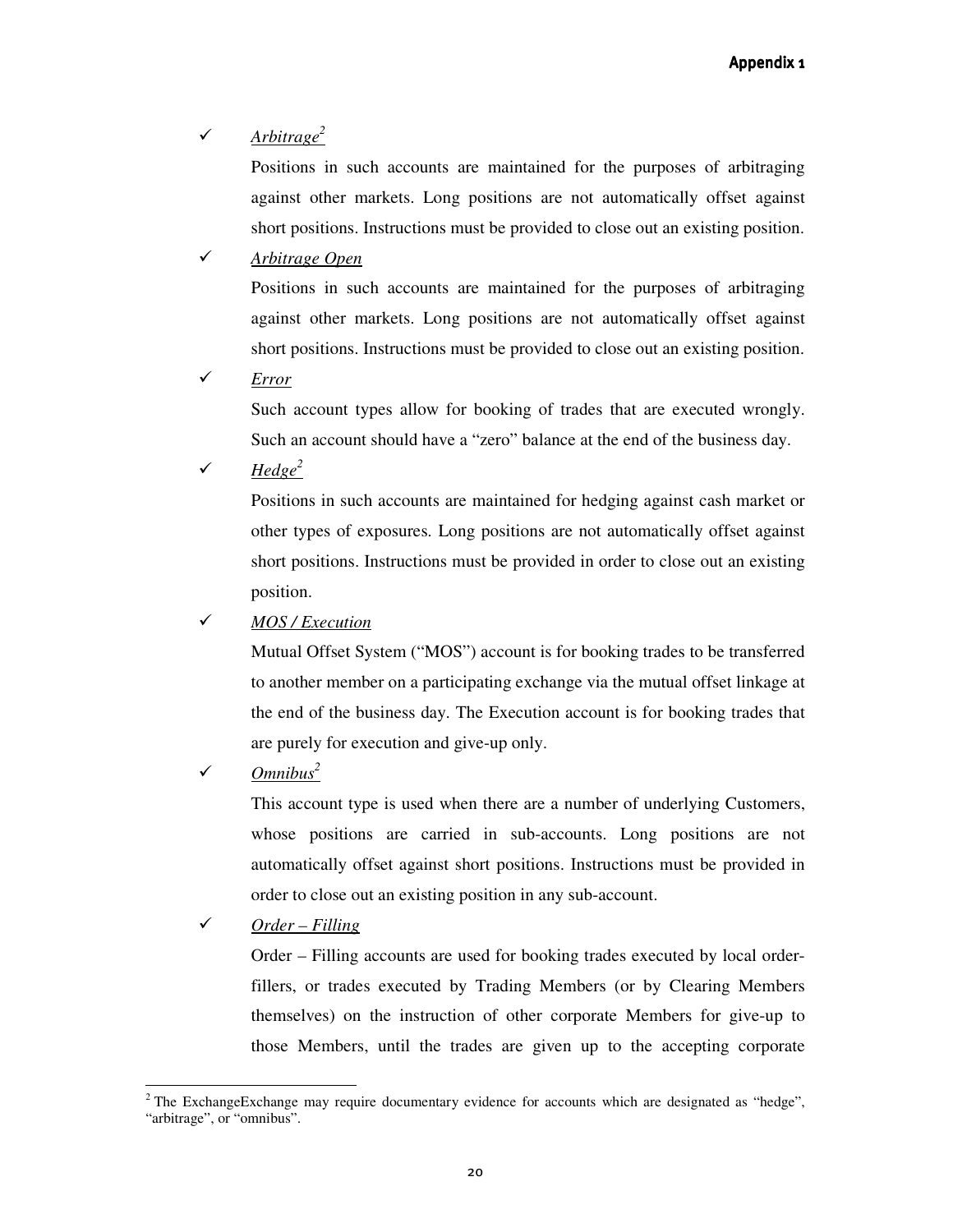Member. This type of account should have a "zero" balance at the end of each business day as the trades booked are given up to the carrying broker by that time.

*Speculative*

Such accounts are for taking speculative positions in the market, i.e. where the account holder does not hold concurrent long and short positions. For this type of account, long and short positions are automatically offset against each other.

#### (s) Ownership

The Exchange has classified the various types of ownership into seven (7) categories. The following descriptions may be used as a reference:

*Your Company* 

Where the account holder is the Member itself.

 *Another SGX Corporate Member* Where the account holder is a Clearing Member, Trading Member and Trading Member (Proprietary).

## *Your Related Corporation*

Where the account holder is a Related Corporation of the Member.

*Non – Related Corporation*

Where the account holder is a corporation, but is not a Related Corporation of the Member.

*Individual Person*

Where the account holder is an individual. This includes directors, officers, employees and Registered Representatives.

*Trading Member (Individual)* 

Where the account holder is a Trading Member (Individual) or a trading representative.

(t) Fee Type

The appropriate clearing fee type for the account should be indicated. The SGXCLEAR system will automatically use the clearing fee type reported as the fee type for the account number when it is used in the SGXCLEAR system for computation of clearing fees. For amendment of fee type, Members will not be able to change the fee type through the SGXCLEAR terminals; it must be done via Form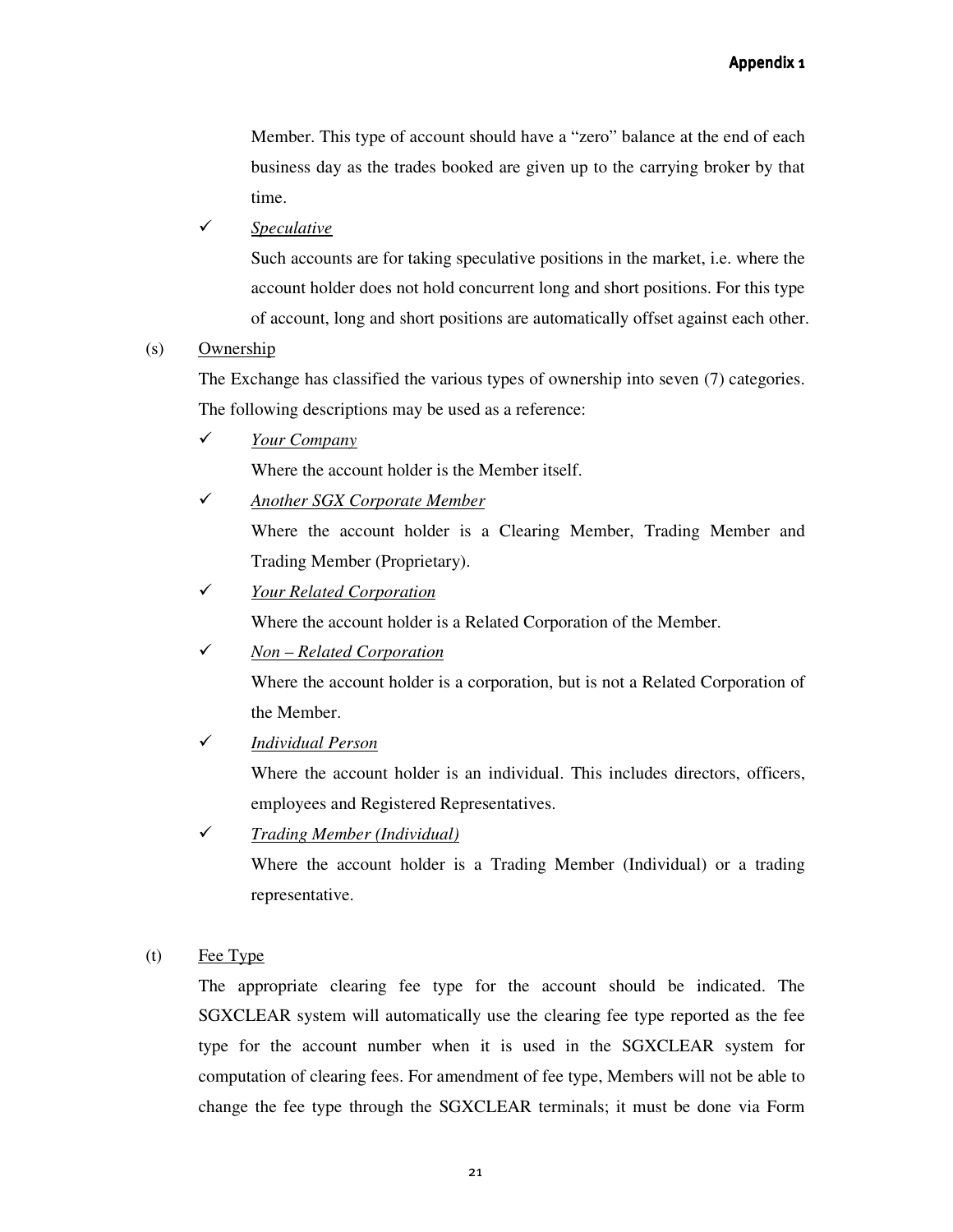BC4A amendment. The Exchange has classified the various fee types into eleven (11) categories. The following descriptions may be used as a reference:

- $\checkmark$  1 Trading Member (Individual)'s own trades
- $\checkmark$  Clearing Member's house (or proprietary) account
- $\checkmark$  3 Trading Member's house (or proprietary) account
- $\checkmark$  5 Clearing Member's Customer account
- $6 -$  Trading Member's Customer account
- $\checkmark$  Trading Member (Proprietary)'s account under customer origin
- $\checkmark$  8 Clearing Member's Related Corporation's house (or proprietary) account
- $\checkmark$  E Trading Representative who is a Registered Representative [RR] / Capital Markets Services' Representative [MSR] of a Trading Member
- $\checkmark$  F Trading Representative who is not a Registered Representative [RR] / Capital Markets Services' Representative [MSR] of a Trading Member
- $\checkmark$  G Trading Representative who is a Registered Representative [RR] / Capital Markets Services' Representative [MSR] of a Clearing Member
- $\checkmark$  Trading Member (Proprietary)'s account under house origin

## *(FTR006/2009)*

(u) Broker Code

Clearing Members are required to provide the broker symbol when the account is opened for a Trading Member (Individual) or a Trading Representative. Otherwise, this item should be left blank.

(v) Ultimate Parent Company of this account holder

If the account holder is a corporation, Members are required to inform the Exchange of the ultimate parent company of the account holder. As an example below, if Company C is the reporting BC4A account, then Company A should be reported as the ultimate parent company.



(w) Is this account used for position reporting?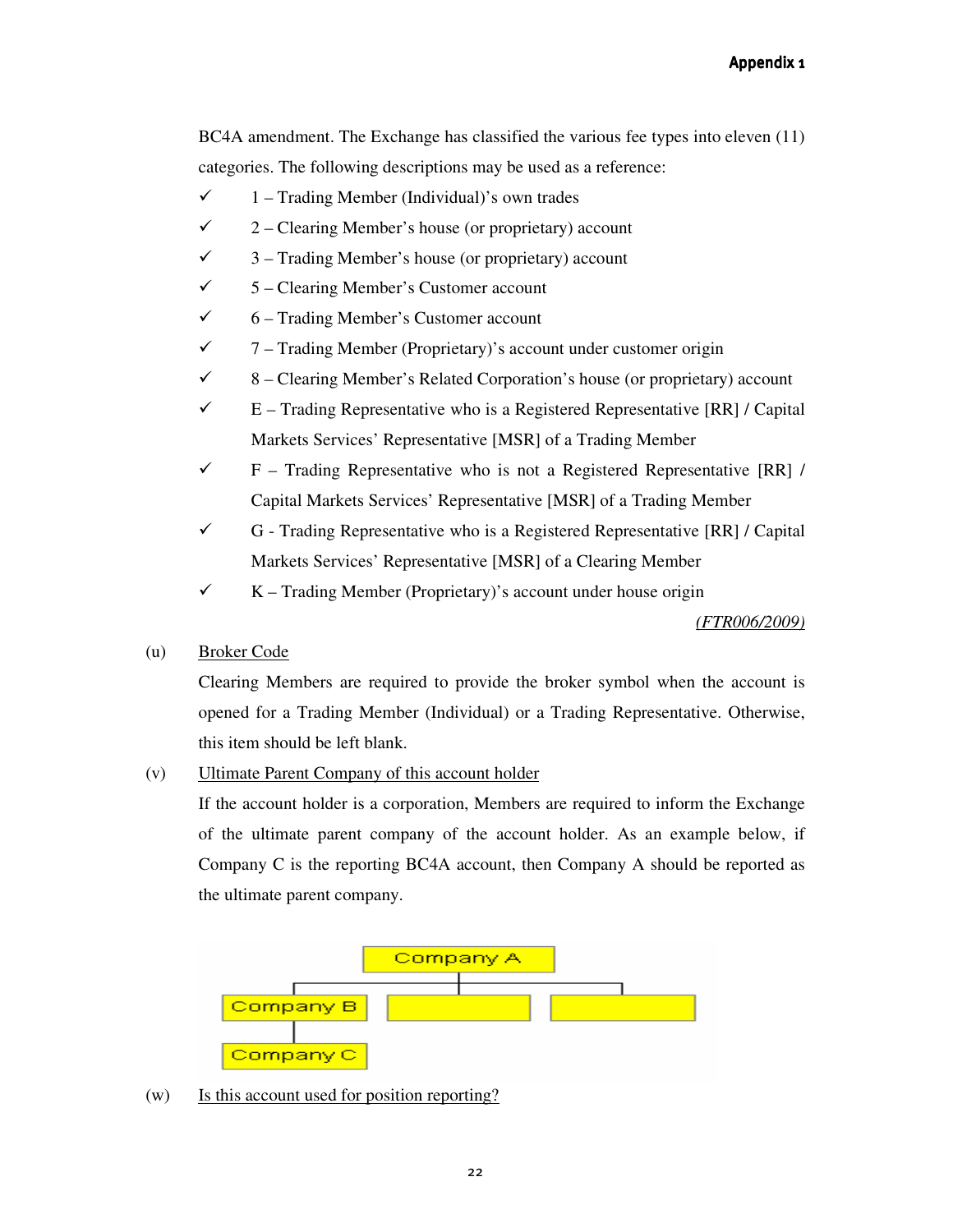Indicate Y (Yes) if the account number is used for Position Change Sheet ("PCS") Reporting or indicate N (No) if this is an omnibus account and the sub accounts are used for PCS reporting. As this field is not applicable for Trading Members, Trading Members should indicate N (No) for all accounts.

(x) Does this account control trading of or have a 10% or more financial interest in any other accounts? If the account has a 10% or more financial interest and / or controls the trading of other accounts carried with the Member, the account names and account numbers of

these accounts must be provided.

(y) Do any other persons/account owners control trading of or have a 10% or more financial interest in this account?

If other persons / account owners control the trading of or have a 10% or more financial interest in this account, the account names and account numbers of these persons or accounts must be provided.

## **1.3. Printing and Filing**

The XML file enables members to print hardcopies of the Form BC4A for filing, if required.

A sample BC4A form is as follows: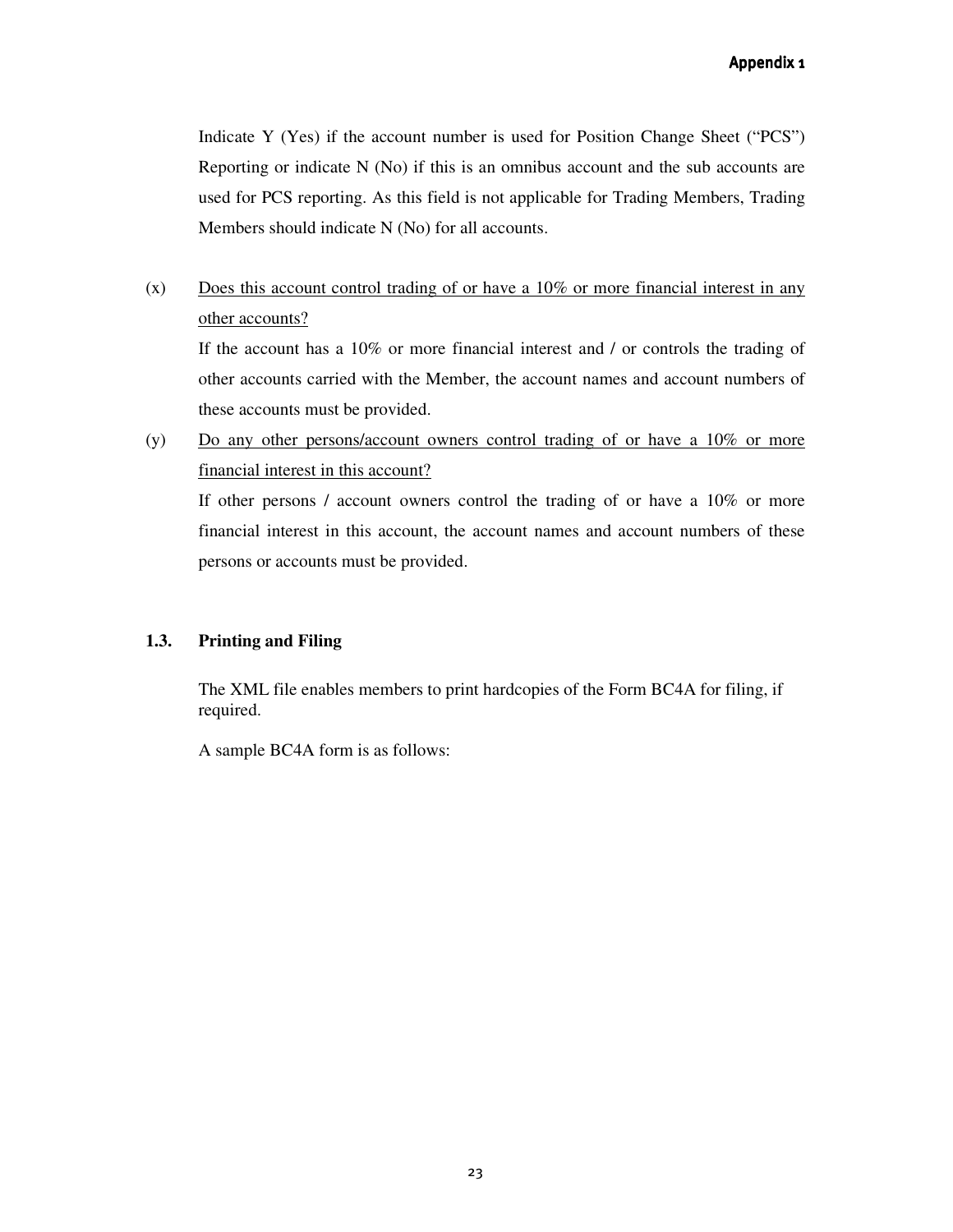|                                                     |                                                                                                     | <b>MEMBER COMPANY'S SUBMISSION OF</b>      |                                                                                                             |                                          |
|-----------------------------------------------------|-----------------------------------------------------------------------------------------------------|--------------------------------------------|-------------------------------------------------------------------------------------------------------------|------------------------------------------|
|                                                     |                                                                                                     | <b>BC4A - Account Identity information</b> |                                                                                                             |                                          |
| Firm Id:                                            |                                                                                                     |                                            |                                                                                                             |                                          |
| <b>Submission Period:</b>                           |                                                                                                     |                                            |                                                                                                             | (dd/mm/yyyy)                             |
| Name of the Preparer:                               |                                                                                                     |                                            |                                                                                                             |                                          |
|                                                     |                                                                                                     |                                            |                                                                                                             |                                          |
| <b>Action Type:</b>                                 |                                                                                                     |                                            |                                                                                                             |                                          |
|                                                     |                                                                                                     |                                            |                                                                                                             |                                          |
| Account Number:                                     |                                                                                                     | (Uppercase)                                |                                                                                                             |                                          |
| Account Name:                                       |                                                                                                     |                                            |                                                                                                             |                                          |
| Contact Name:                                       |                                                                                                     |                                            |                                                                                                             |                                          |
| Address:                                            |                                                                                                     |                                            |                                                                                                             |                                          |
| Telephone:                                          |                                                                                                     |                                            |                                                                                                             |                                          |
| Fax:                                                |                                                                                                     |                                            |                                                                                                             |                                          |
| <b>Principle Business:</b>                          |                                                                                                     |                                            |                                                                                                             |                                          |
| Occupation:                                         |                                                                                                     |                                            |                                                                                                             |                                          |
| Country Name:                                       |                                                                                                     |                                            |                                                                                                             |                                          |
| Account Category:                                   |                                                                                                     |                                            |                                                                                                             |                                          |
| Omnibus Account no.:                                |                                                                                                     | (Uppercase)                                |                                                                                                             |                                          |
| Origin:                                             |                                                                                                     |                                            |                                                                                                             |                                          |
| Nature of Account:                                  |                                                                                                     |                                            |                                                                                                             |                                          |
| <b>Tipe of Account:</b>                             |                                                                                                     |                                            |                                                                                                             |                                          |
| Ownership:                                          |                                                                                                     |                                            |                                                                                                             |                                          |
| Fee Type:                                           |                                                                                                     |                                            |                                                                                                             |                                          |
| <b>Broker Code:</b>                                 |                                                                                                     |                                            |                                                                                                             |                                          |
| Ultimate Parent company of this account holder:     |                                                                                                     |                                            |                                                                                                             |                                          |
|                                                     |                                                                                                     |                                            |                                                                                                             |                                          |
| Is this account used for position reporting?        |                                                                                                     |                                            |                                                                                                             | (Default to 'N' for non-clearing member) |
|                                                     |                                                                                                     |                                            |                                                                                                             |                                          |
|                                                     | Does this account control trading of or has a 10% or more financial interest in any other accounts? |                                            |                                                                                                             |                                          |
|                                                     | Please list the accounts controlled by this account:                                                |                                            |                                                                                                             |                                          |
| <b>Account Number</b>                               | <b>Account Name</b>                                                                                 | <b>Action Type</b>                         | Old Account Number                                                                                          | Old Account Name                         |
|                                                     |                                                                                                     |                                            |                                                                                                             |                                          |
|                                                     |                                                                                                     |                                            |                                                                                                             |                                          |
|                                                     |                                                                                                     |                                            |                                                                                                             |                                          |
|                                                     |                                                                                                     |                                            |                                                                                                             |                                          |
|                                                     |                                                                                                     |                                            | Does any other persons/account owners control trading of or have a 10% or more financial interest in this a |                                          |
| Please list the accounts that control this account: |                                                                                                     |                                            |                                                                                                             |                                          |
| Account Number                                      | Account Name                                                                                        | <b>Action Type</b>                         | <b>Old Account Number</b>                                                                                   | Old Account Name                         |
|                                                     |                                                                                                     |                                            |                                                                                                             |                                          |
|                                                     |                                                                                                     |                                            |                                                                                                             |                                          |
|                                                     |                                                                                                     |                                            |                                                                                                             |                                          |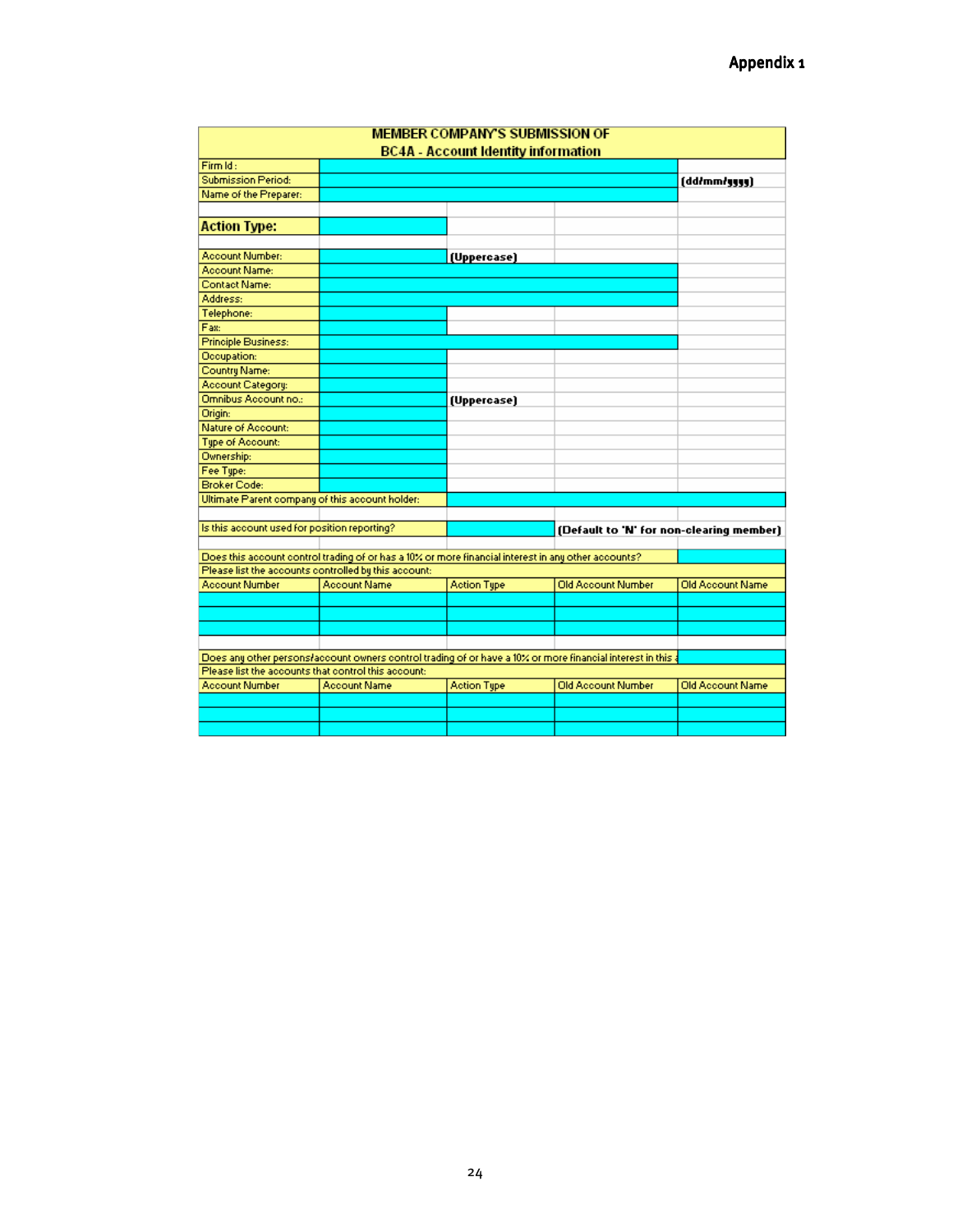## **2 RULE 3.3.18: REPORTING OF OPEN POSITIONS (FORM BC3A)**

2.1 After the Member has recorded the daily report of Open Positions in all accounts at the end of each Trading Day, it should submit Form BC3A to the Exchange no later than 11:00 a.m. of the following Business Day. For disclosed Omnibus Accounts, a Member shall report the Open Positions in each sub-account.

## **3 RULE 3.3.26: COMPUTATIONS OF FINANCIAL AND CAPITAL REQUIREMENTS; AND RULE 3.3.27: SUBMISSION OF FINANCIAL STATEMENTS AND OTHER INFORMATION TO THE EXCHANGE**

3.1 Where a Member fails to submit the monthly RBC financial returns within the prescribed time, there shall be imposed upon the Member a late fee of \$100 for each day that the returns are not submitted in the prescribed time, unless an extension of time has been granted.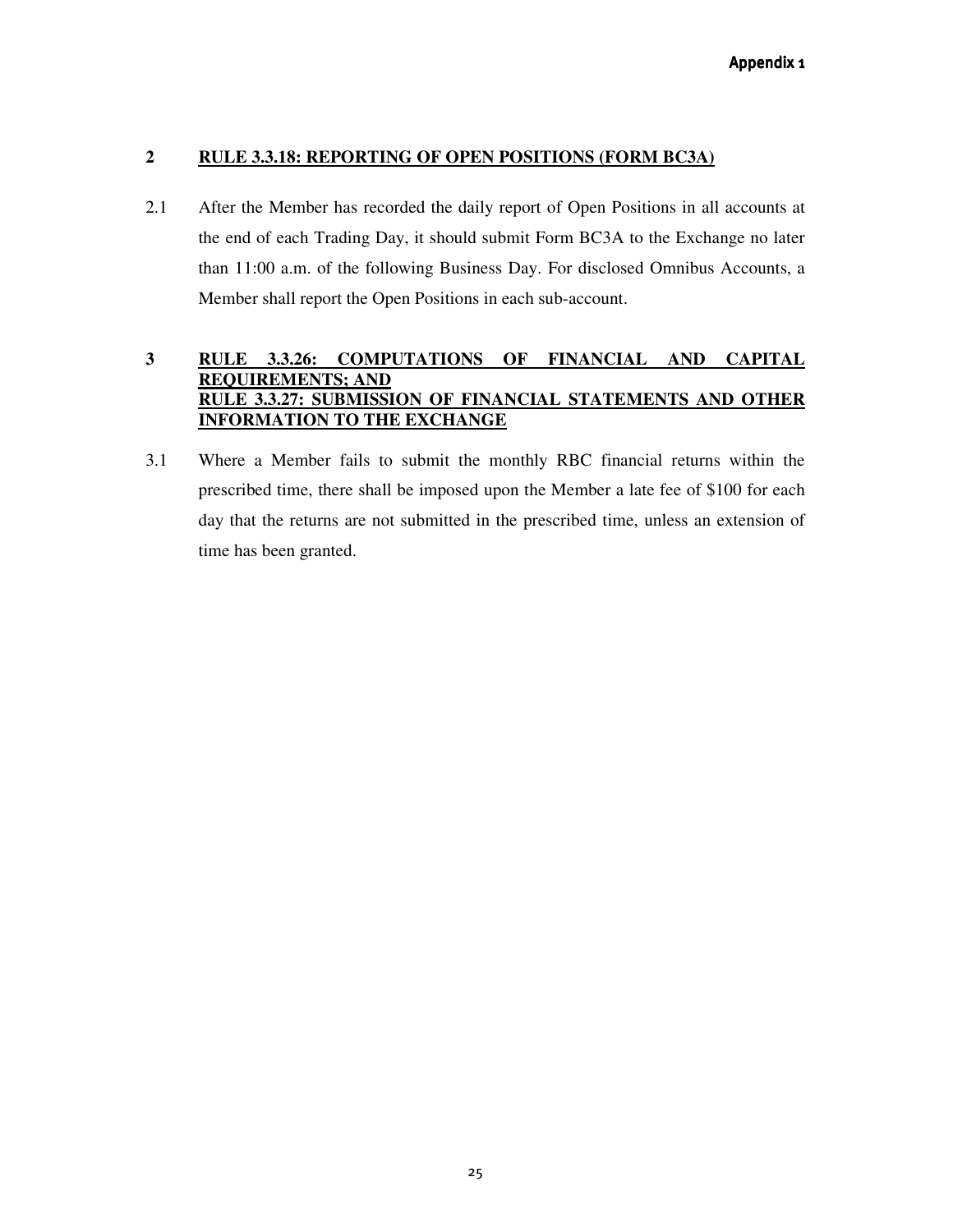## Appendix 2

#### **FINANCIAL STATEMENTS AND OTHER INFORMATION TO BE SUBMITTED BY MEMBERS VIA SGX DATA SUBMISSION SYSTEM**

- 1. Details of information should be submitted via the Exchange's electronic submission system (SGX Data Submission System) in predefined Extensible Markup Language ("XML") format. A web interface is provided for the Member to log in and submit the files. The files received are auto-validated for accuracy and the Member will be informed by email whether its submissions have been successfully processed. A Member shall use the form at **Appendix 2A** to indicate the e-mail addresses it wants the messages sent to.
- 2. A Member shall submit the required information using the Excel templates available on the SGX Data Submission Website. The Excel templates and the accompanying XML formats can be downloaded from this website: http://esub.sgx.com. A copy of the user guide on the SGX Data Submission System is available to Members upon request.
- 3. A Member may develop its own applications to generate files in the XML format specified by the Exchange for submission. A copy of the detailed XML Design document and the XML format is available, upon request.

|                                                                                                                  | <b>Trading Member</b> | <b>Trading Member</b><br>(Introducing/<br><b>Executing Broker)</b> | <b>Trading Member</b><br>(who is also a<br><b>Clearing Member</b><br>of SGX-DC) | <b>Frequency</b> | <b>Timeline</b>     |
|------------------------------------------------------------------------------------------------------------------|-----------------------|--------------------------------------------------------------------|---------------------------------------------------------------------------------|------------------|---------------------|
| <b>Financial Returns</b><br><b>Statement of Assets and Liabilities</b><br>(Form 1)                               |                       |                                                                    |                                                                                 | Monthly          | $14th$ of the month |
| <b>Statement of Financial Resources,</b><br><b>Total Risk Requirement and</b><br>Aggregate Indebtedness (Form 2) |                       | (if separately<br>required under the<br><b>SGX-ST Rules</b> )      |                                                                                 |                  |                     |
| <b>Statement of Financial Resources</b><br>and Total Risk Requirement (Form<br>5)                                |                       |                                                                    |                                                                                 |                  |                     |
| Statement of Profit and Loss (Form<br>6)                                                                         |                       |                                                                    |                                                                                 |                  |                     |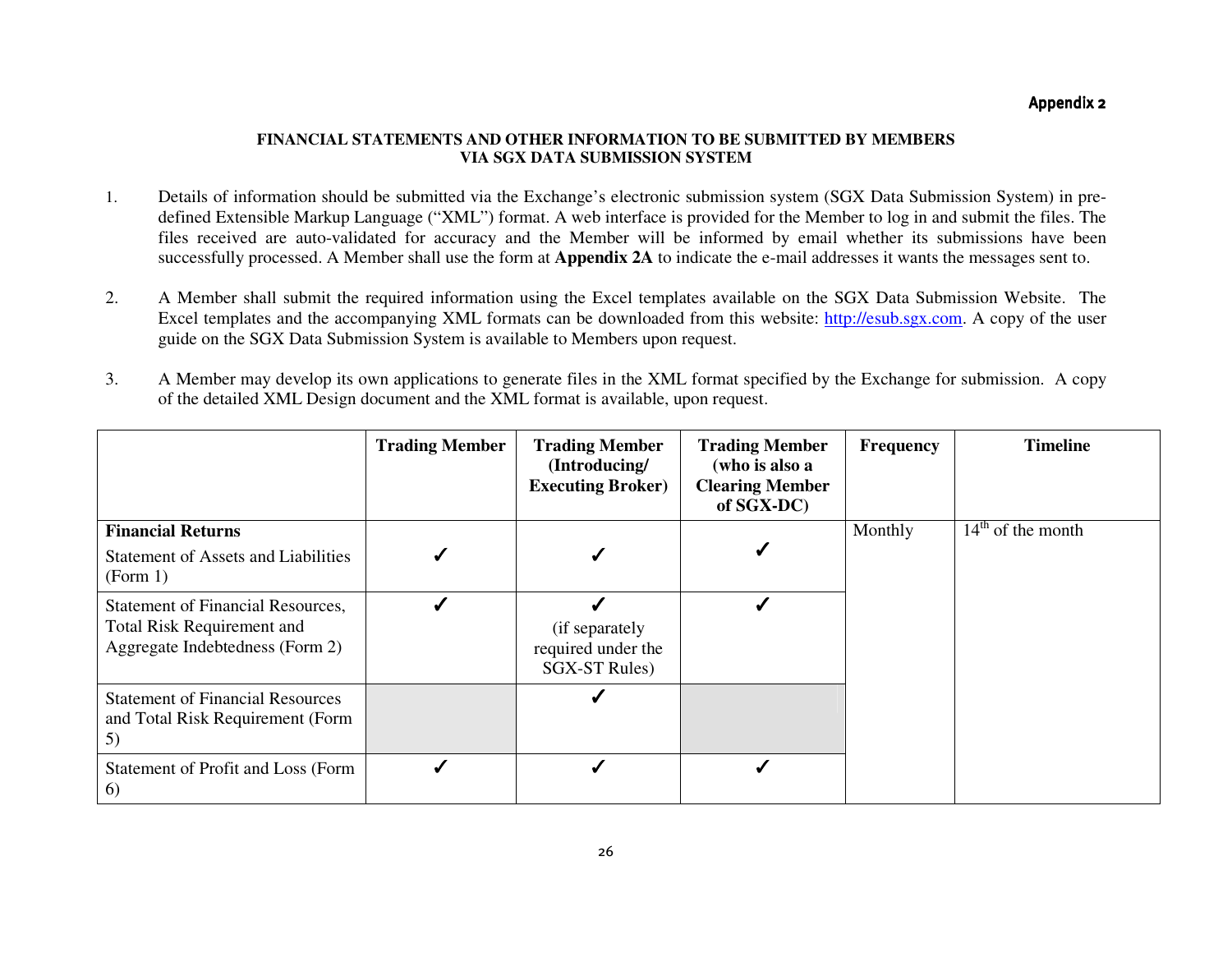Appendix 2

### **FINANCIAL STATEMENTS AND OTHER INFORMATION TO BE SUBMITTED BY MEMBERS VIA SGX DATA SUBMISSION SYSTEM**

| Supporting Schedules*                                                                 |                                |              |                  |         |                                                                                                                                                                                                                                                                                              |
|---------------------------------------------------------------------------------------|--------------------------------|--------------|------------------|---------|----------------------------------------------------------------------------------------------------------------------------------------------------------------------------------------------------------------------------------------------------------------------------------------------|
| CRR 1 to 7                                                                            | (Only Applicable<br>Schedules) |              | (Only Applicable |         |                                                                                                                                                                                                                                                                                              |
| PRR 1 to 14                                                                           |                                |              | Schedules)       |         |                                                                                                                                                                                                                                                                                              |
| LER 1 to 2                                                                            |                                |              |                  |         |                                                                                                                                                                                                                                                                                              |
| URR 1                                                                                 |                                |              |                  |         |                                                                                                                                                                                                                                                                                              |
| <b>Confirmation</b> *                                                                 | $\checkmark$                   | $\checkmark$ | $\checkmark$     |         |                                                                                                                                                                                                                                                                                              |
| <b>Credit Facilities **</b>                                                           |                                |              |                  | Monthly | $10th$ Business Day of the<br>month.                                                                                                                                                                                                                                                         |
| <b>Reporting of Open Positions</b><br>(Form BC3A)                                     |                                |              |                  | Daily   | 11am on the following<br><b>Business Day</b>                                                                                                                                                                                                                                                 |
| <b>Reporting of Account Identity</b><br>(Form BC4A)                                   |                                |              |                  | Ad Hoc  | BC4A to be submitted<br>within three $(3)$ Business<br>Days after a new account<br>has commenced trading.<br><b>BC4A</b> for Trading<br>Member (Individual) and<br><b>Trading Representatives</b><br>shall be submitted at least<br>one (1) Business Day<br>before they commence<br>trading. |
| <b>Reporting of Large Positions in</b><br><b>Non-SGX Contracts (Form</b><br>$BC5A)**$ |                                |              |                  | Daily   | 3.00pm on the following<br>Business Day.                                                                                                                                                                                                                                                     |

\* in the form prescribed on the website at http://esub.sgx.com \*\* if separately required in accordance with the Clearing Rules.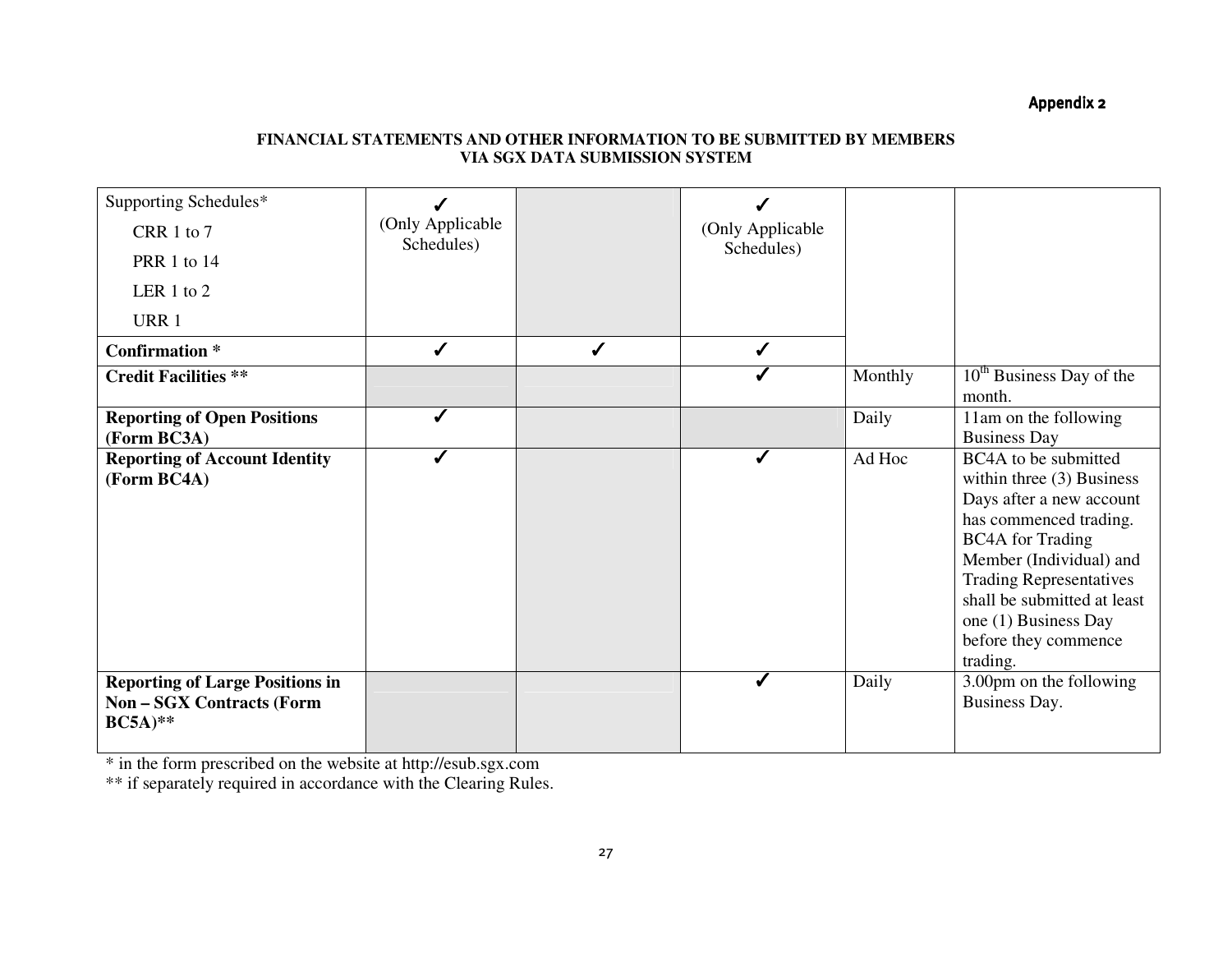## FORM MAIL



**LIST OF EMAIL ADDRESSES FOR RECEIVING FEEDBACK ON SUBMISSIONS (For SGX Data Submission System)** 

|    | <b>Type of Submission, where applicable</b>                       | <b>Email Address</b>                                                                                                                                                                                                                             |
|----|-------------------------------------------------------------------|--------------------------------------------------------------------------------------------------------------------------------------------------------------------------------------------------------------------------------------------------|
| 1. | RBC financial returns and schedules                               |                                                                                                                                                                                                                                                  |
| 2. | Daily Trading Turnover *                                          |                                                                                                                                                                                                                                                  |
| 3. | Ageing of Settlement and<br>Margin<br>Financing <sup>*</sup>      |                                                                                                                                                                                                                                                  |
| 4. | Borrowings and Trading Turnover *                                 |                                                                                                                                                                                                                                                  |
| 5. | Financial Information *                                           |                                                                                                                                                                                                                                                  |
| 6. | <b>Credit Facilities</b>                                          |                                                                                                                                                                                                                                                  |
| 7. | Reporting of Open Positions (Form<br>BC3A)                        |                                                                                                                                                                                                                                                  |
| 8. | Reporting of Account Identity (Form<br>BC4A)                      |                                                                                                                                                                                                                                                  |
| 9. | Reporting of Large Positions in Non-<br>SGX Contracts (Form BC5A) |                                                                                                                                                                                                                                                  |
|    | <b>Name of Member</b>                                             | <u>: and the company of the company of the company of the company of the company of the company of the company of the company of the company of the company of the company of the company of the company of the company of the c</u>             |
|    | <b>Company Stamp</b>                                              |                                                                                                                                                                                                                                                  |
|    |                                                                   | (Signature)                                                                                                                                                                                                                                      |
|    |                                                                   | (Name)                                                                                                                                                                                                                                           |
|    |                                                                   | (Designation)<br><u> 1989 - Johann Barbara, martxa eta politikar</u>                                                                                                                                                                             |
|    | 2nd authorised<br>signatory                                       | (Signature)<br>$\frac{1}{2}$ . The contract of the contract of the contract of the contract of the contract of the contract of the contract of the contract of the contract of the contract of the contract of the contract of the contract of t |
|    |                                                                   | (Name)                                                                                                                                                                                                                                           |
|    |                                                                   | (Designation)                                                                                                                                                                                                                                    |

\* only if separately required under Securities Rules.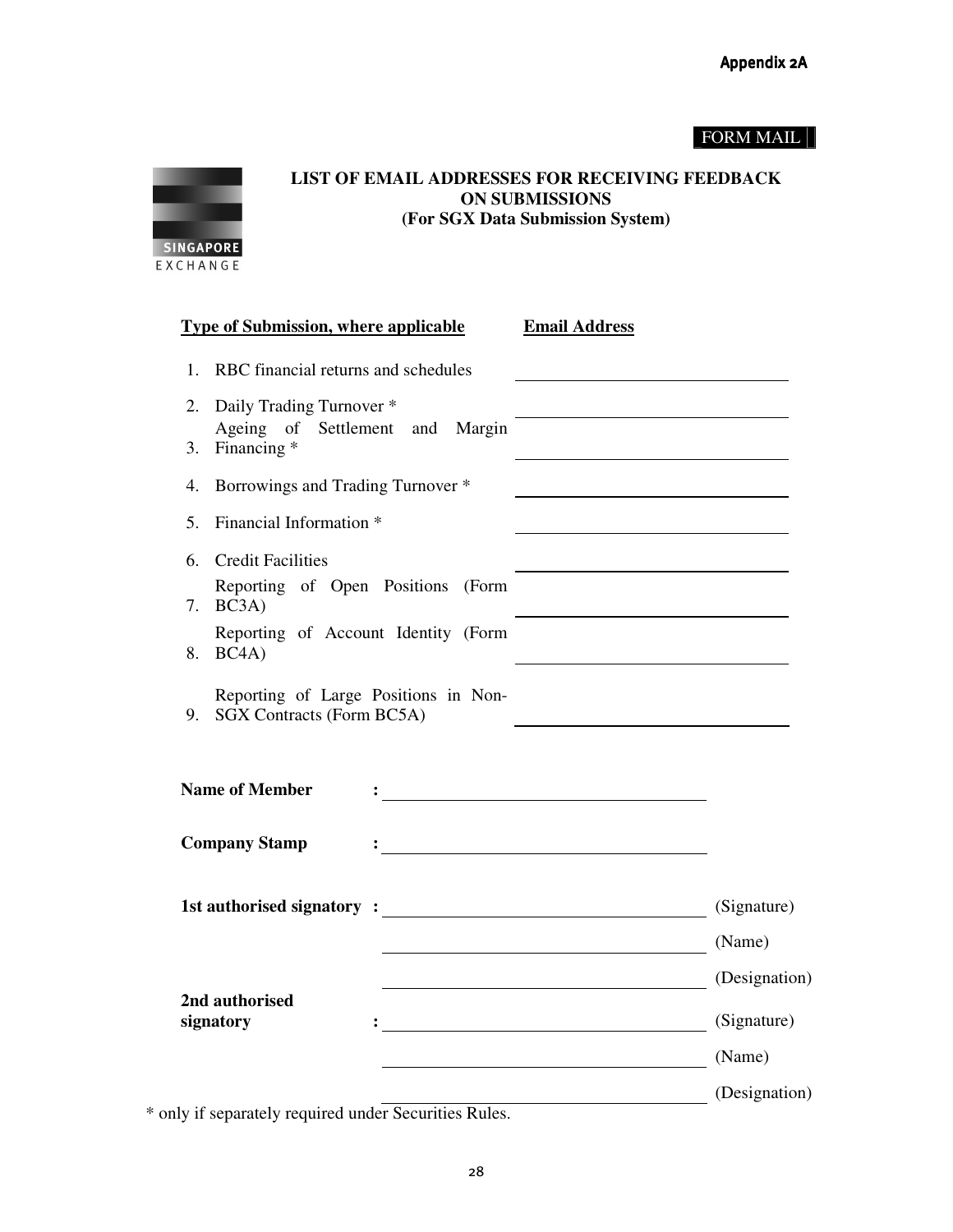## Appendix 3

## FORM ADD/DEL ID



## **CREATION/DELETION OF USER ID AND RESET OF PASSWORD (For SGX Data Submission System)**

**To : Member Supervision** 

Date of request :

|                | Required <sup>1</sup>              | ID<br>Type <sup>2</sup> | <b>User</b><br>ID | <b>Name</b> | <b>NRIC</b><br>$\mathrm{No.}^4$ | <b>Designation</b> |
|----------------|------------------------------------|-------------------------|-------------------|-------------|---------------------------------|--------------------|
|                | Add / Delete /<br>$\text{Reset}^3$ |                         |                   |             |                                 |                    |
| $\overline{2}$ | Add / Delete /<br>$\text{Reset}^3$ |                         |                   |             |                                 |                    |
| 3              | Add / Delete /<br>$\text{Reset}^3$ |                         |                   |             |                                 |                    |
| $\overline{4}$ | Add / Delete /<br>$\text{Reset}^3$ |                         |                   |             |                                 |                    |

| <b>Name of Member</b>                    |               |
|------------------------------------------|---------------|
| <b>Company Stamp</b>                     |               |
| 1st authorised signatory <sup>5</sup> :  | (Signature)   |
|                                          | (Name)        |
|                                          | (Designation) |
| 2nd authorised<br>signatory <sup>5</sup> | (Signature)   |
|                                          | (Name)        |
|                                          | (Designation) |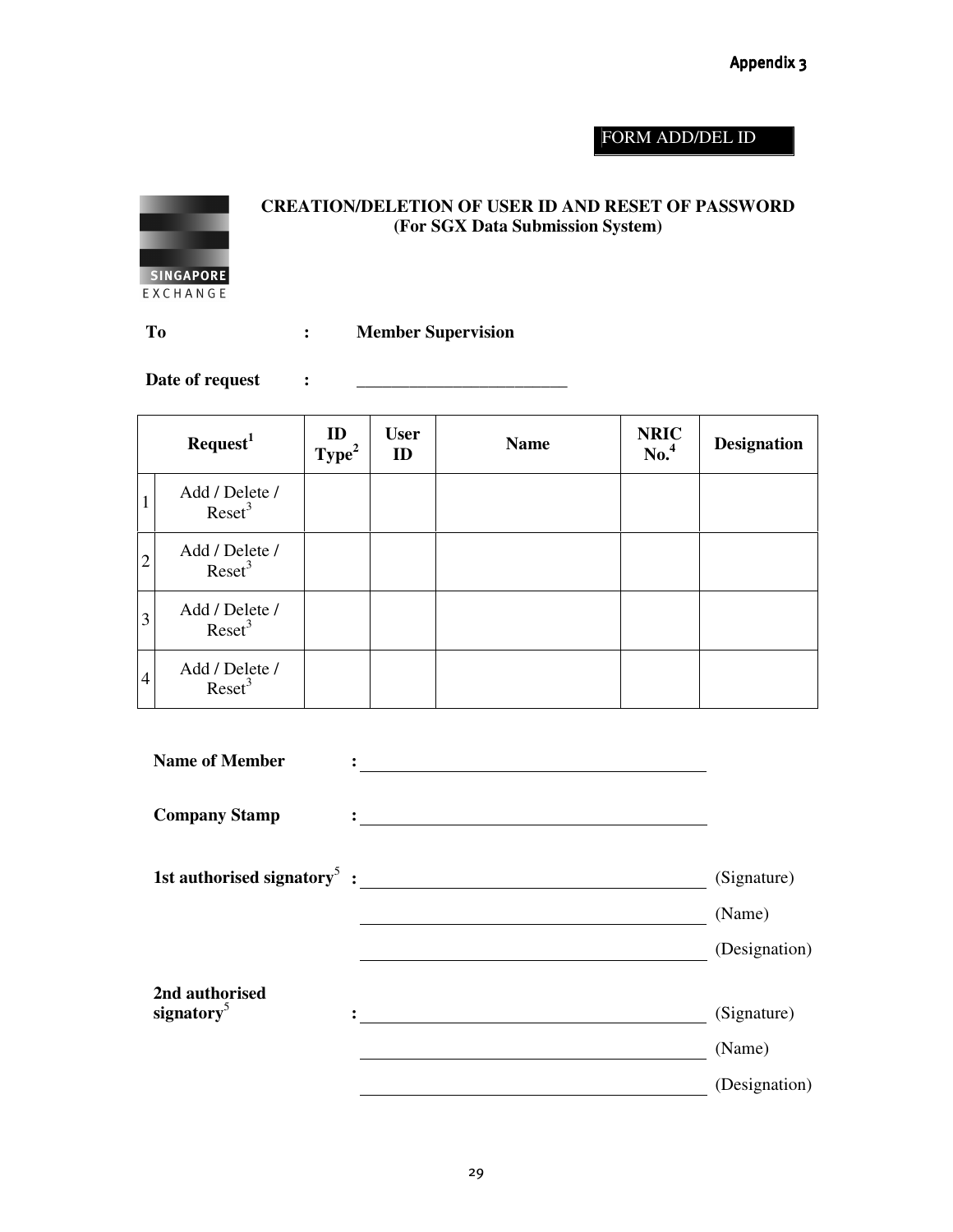#### **Notes:-**

- 1 Each Member can only request for one (1) User ID to enable both submission of information and downloading of files. It can request additional IDs to enable only downloading of files.
- 2 Please indicate 'S' for User ID which enables submission and downloading, or 'D' for User ID which enables only downloading of files.
- 3 Please indicate the ID to delete/reset under the User ID column.
- 4 For foreigner, please indicate Passport Number.
- 5 A director cannot be a signatory to his/her own application.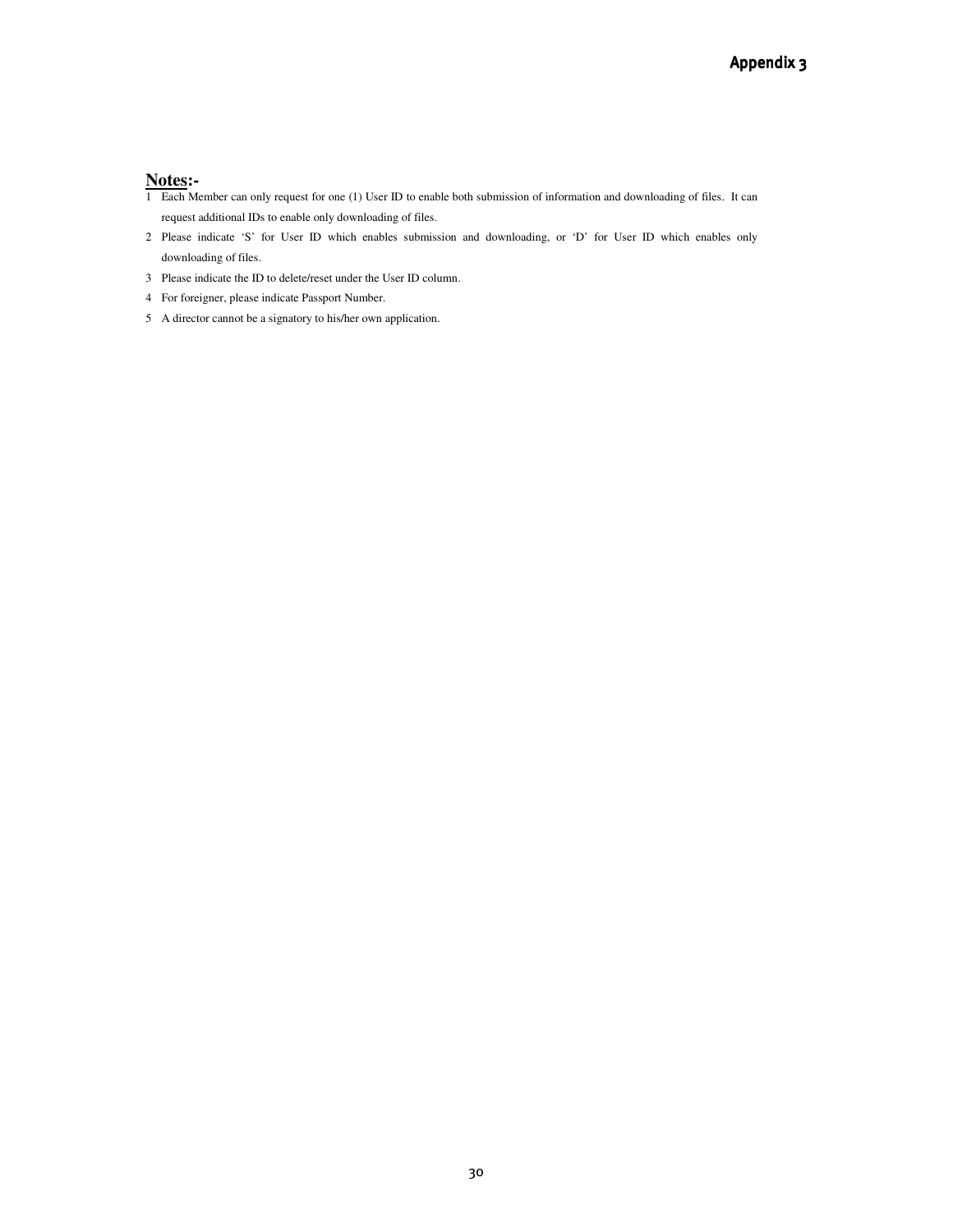

# **LIST OF AUTHORISED SIGNATORIES AND USER ID COORDINATORS**

 **(For SGX Data Submission System)** 

## FORM AUTH SIGN

## **To : Member Supervision**

| I. MEMBER'S DETAILS  |                                                                                                                                                                                                                                    |
|----------------------|------------------------------------------------------------------------------------------------------------------------------------------------------------------------------------------------------------------------------------|
| Name of Member       | о производите на селото на селото на селото на селото на селото на селото на селото на селото на селото на сел<br>Населението на селото на селото на селото на селото на селото на селото на селото на селото на селото на селот   |
| <b>Company Stamp</b> | $\mathcal{L}$ , and the contract of the contract of the contract of the contract of the contract of the contract of the contract of the contract of the contract of the contract of the contract of the contract of the contract o |
| II. INSTRUCTIONS     |                                                                                                                                                                                                                                    |

Effective Date

**Add / Delete / Update\*** List of authorised signatories / User ID coordinators *\* Delete whichever is inapplicable*

**Notes:**

- *Signatories shall be directors of the Member.*
- *A director cannot be a signatory to his/her own application for User ID.*
- *At least 2 signatories and 2 User ID coordinators are required.*
- *Cross out any blanks to prevent unauthorised entries.*
- *Form that is not properly completed will be rejected.*

|                | <b>LIST OF AUTHORISED SIGNATORIES</b><br>III. |             |                    |                           |                                |  |
|----------------|-----------------------------------------------|-------------|--------------------|---------------------------|--------------------------------|--|
|                | <b>NAME</b>                                   | <b>NRIC</b> | <b>SIGNATURE</b>   | <b>DESIGNATION</b>        | <b>EMAIL</b><br><b>ADDRESS</b> |  |
| 1              |                                               |             |                    |                           |                                |  |
| $\overline{2}$ |                                               |             |                    |                           |                                |  |
| 3              |                                               |             |                    |                           |                                |  |
| IV.            | LIST OF USER ID COORDINATORS <sup>1</sup>     |             |                    |                           |                                |  |
|                | <b>NAME</b>                                   | <b>NRIC</b> | <b>DESIGNATION</b> | <b>TELEPHONE</b><br>(DID) | <b>EMAIL</b><br><b>ADDRESS</b> |  |
| 1              |                                               |             |                    |                           |                                |  |
| $\overline{2}$ |                                               |             |                    |                           |                                |  |
| 3              |                                               |             |                    |                           |                                |  |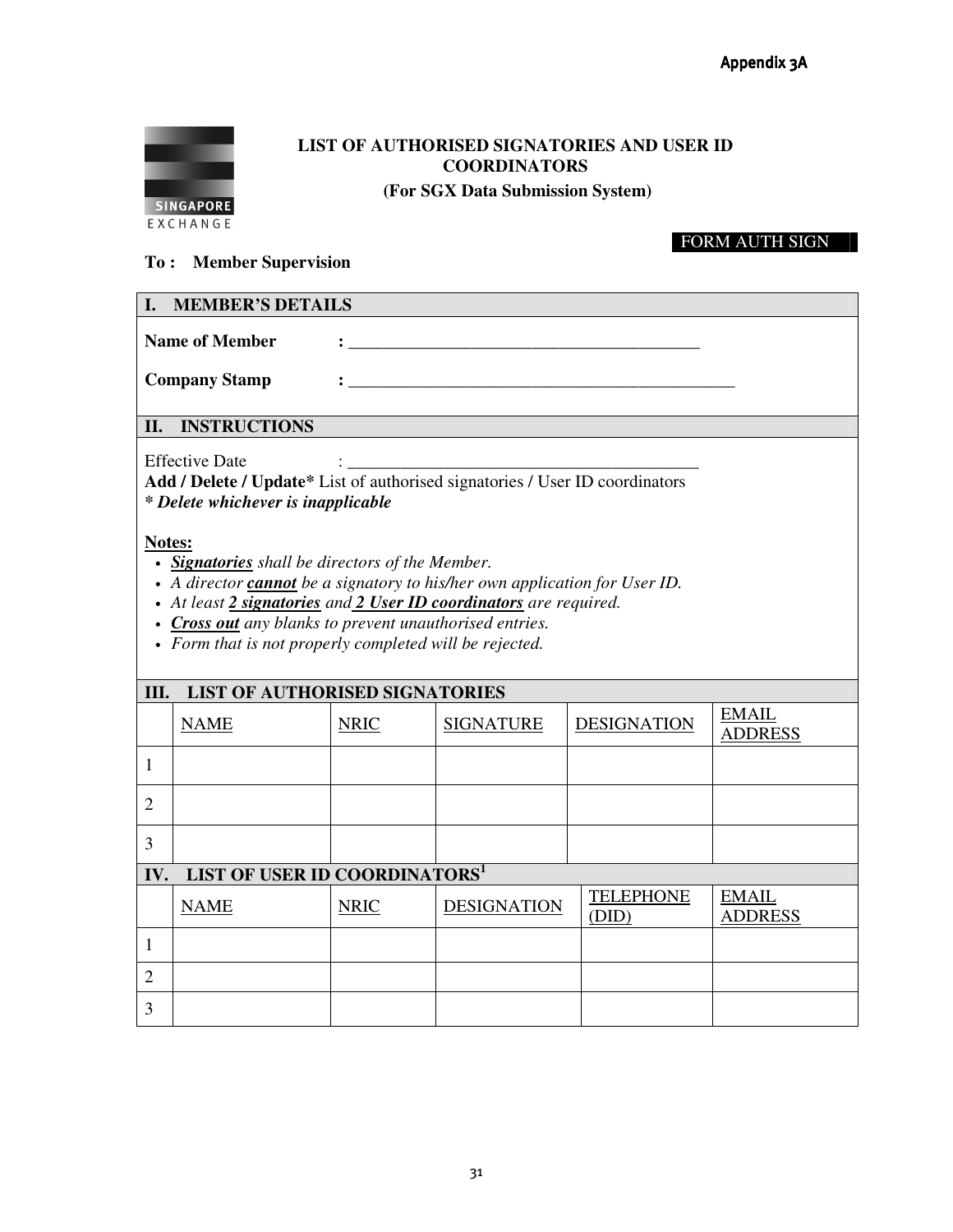#### **PRACTICE NOTES**

#### **Practice Note**

#### **3.3.5 Customer Education**

| <b>Issue Date</b> | <b>Cross Reference</b> | <b>Enquiries</b>                                                 |  |
|-------------------|------------------------|------------------------------------------------------------------|--|
| 22 Sept 2006      | Rule 3.3.5             | Please contact Member Supervision:                               |  |
|                   |                        | Ms Loke Choy Fun<br>6236-8925<br>Ms Leong Kwai Chun<br>6236-8847 |  |

### **1. INTRODUCTION**

1.1 This Practice Note sets out the areas of information, guidance and training that a Member should ensure that its on-line Customers are provided with.

### **2. INFORMATION, GUIDANCE AND TRAINING**

- 2.1 A Member should ensure that its on-line Customers are provided with adequate information, guidance and training with respect to the separately enumerated areas below.
- 2.2 Potential limitations and risks of on-line trading, which include:
	- (a) possibility of delays in order transmission and confirmation of order execution, and what to do in case of such delays;
	- (b) not being able to withdraw erroneous orders in time due to the speed of electronic trading; and
	- (c) danger of unauthorised access to a Customer's on-line account and recommended preventive security measures in relation to matters such as the protection of passwords and leaving an on-line screen unattended.
- 2.3 Prohibited trading practices, which refer to trading practices prohibited under this Rules, the Act or other Singapore laws.
- 2.4 System functionalities and order management procedures, which include:
	- (a) system access requirements;
	- (b) how to place, modify and withdraw orders;
	- (c) types of trading controls e.g. types of error-prevention alerts and how to interpret system alerts; and
	- (d) types of credit controls e.g. types of trading limits and how the trading limits are computed.
- 2.5 Contract Specifications, which include: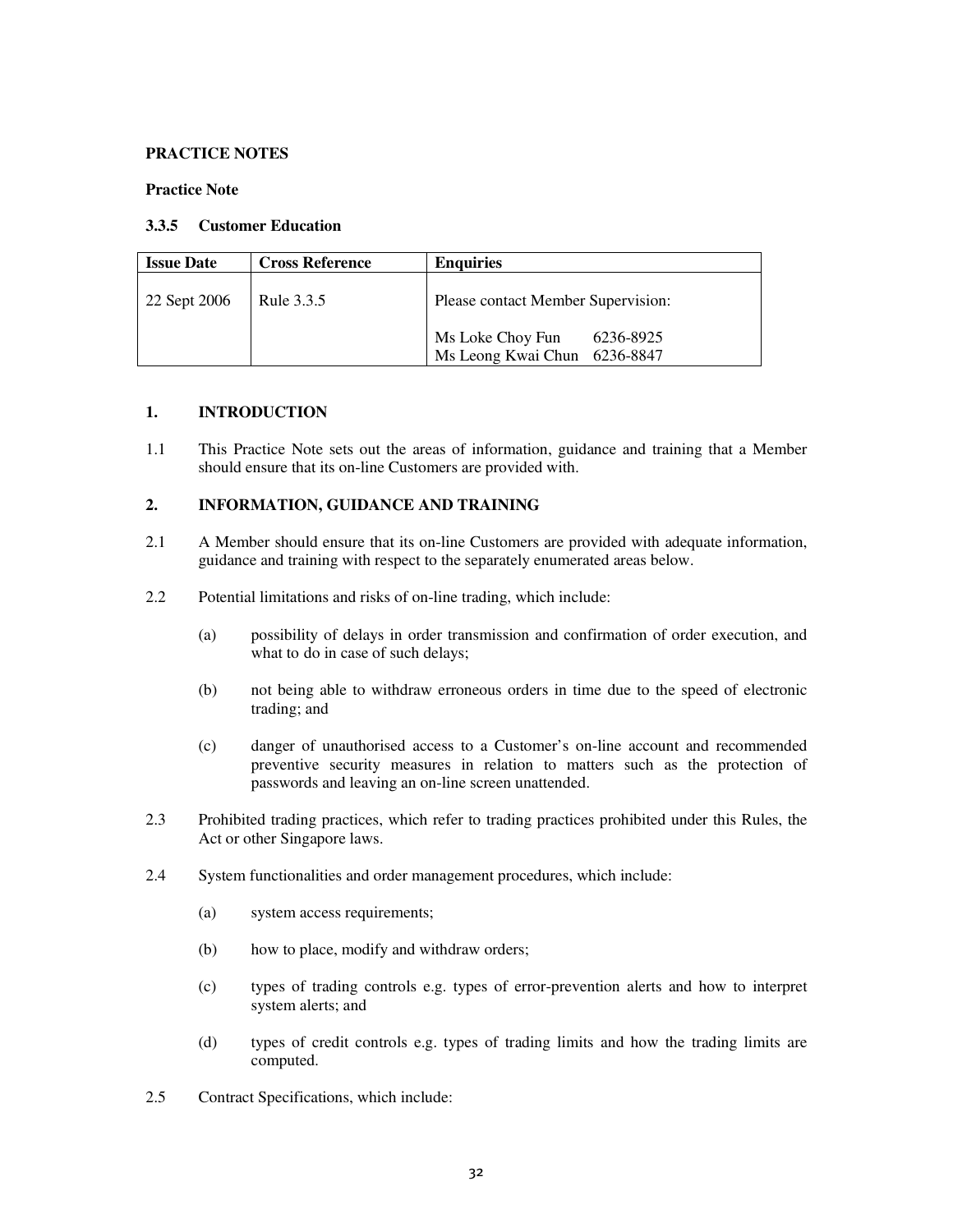- (a) contract size;
- (b) ticker symbol;
- (c) Contract Months;
- (d) minimum price fluctuation; and
- (e) settlement basis.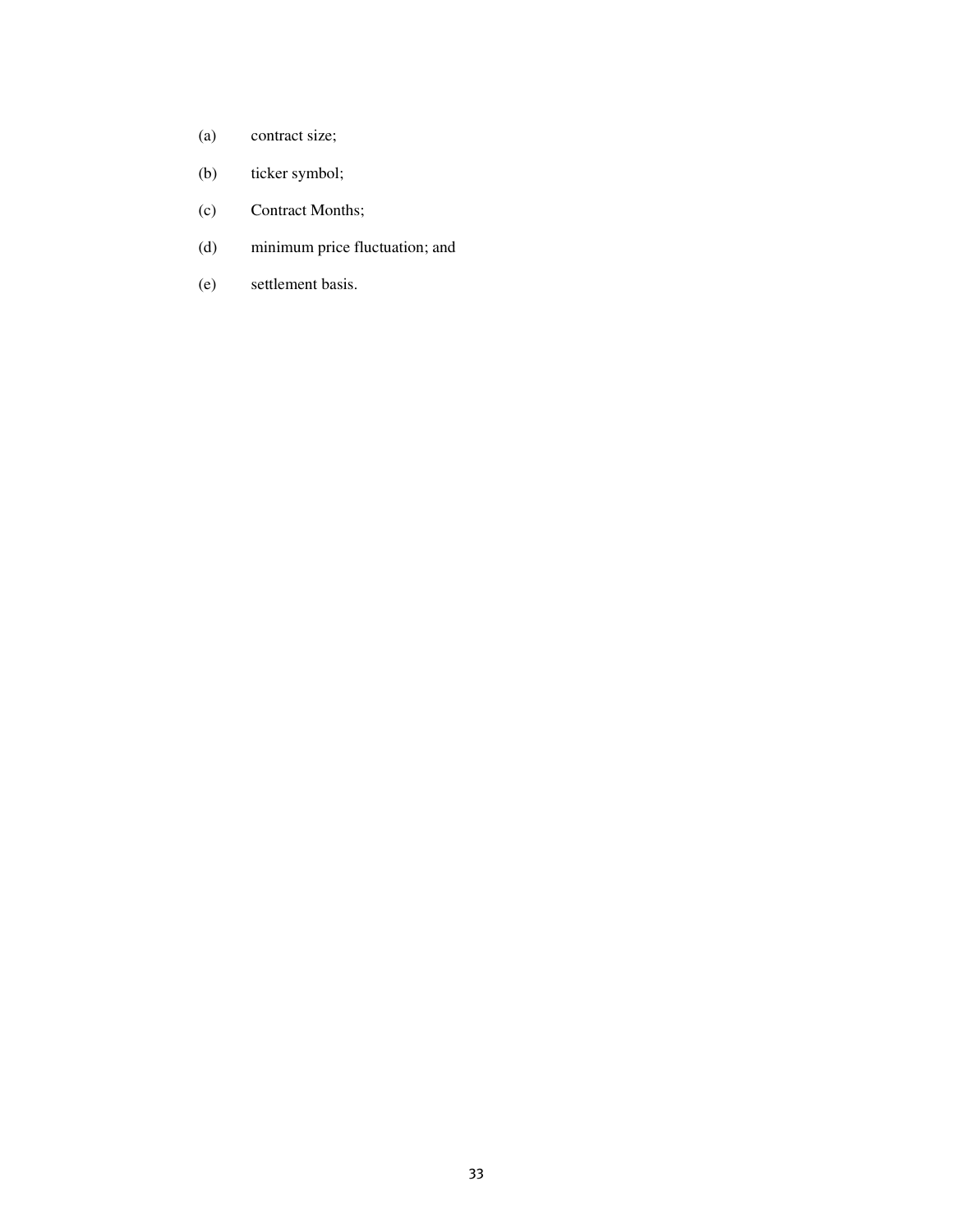#### **Practice Note**

| <b>Issue Date</b> | <b>Cross Reference</b> | <b>Enquiries</b>                                                                                    |
|-------------------|------------------------|-----------------------------------------------------------------------------------------------------|
| 22 Sept 2006      | Rule 3.3.16            | Please contact Member Supervision:<br>Ms Loke Choy Fun<br>6236-8925<br>Ms Leong Kwai Chun 6236-8847 |

## **3.3.16 Transfer of Unsuccessful Give-Up Trades to House Account**

## **1. INTRODUCTION**

1.1 This Practice Note sets out the treatment of unsuccessful give-up trades.

## **2. TREATMENT OF UNSUCCESSFUL GIVE-UP TRADES**

2.1 Members are encouraged to ensure that all give-up trades are promptly and properly booked out by the end of trade date (T). Also, trades meant to be given-up may be done in the Customer's give-up account. If by end of T+1, there are trades which have not been given up to and accepted by the accepting Clearing Member, the Member should transfer such trades to a designated House Account identified as "*name of Member*/ Unsuccessful Give-up Trades".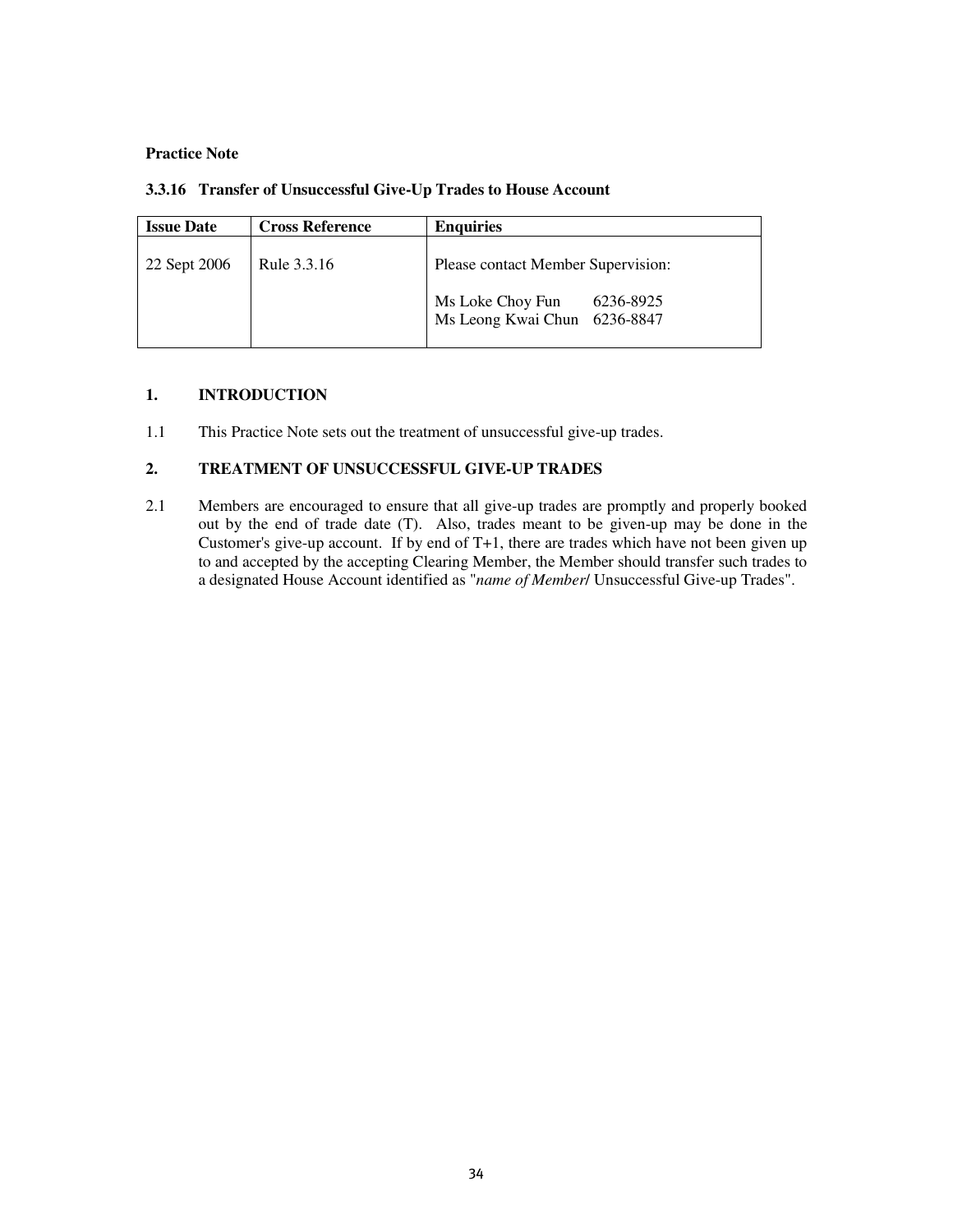#### **Practice Note**

| <b>Issue date</b> | <b>Cross Reference</b> | <b>Enquiries</b>                                       |                        |
|-------------------|------------------------|--------------------------------------------------------|------------------------|
| 22 Sept 2006      | Rule 3.4.8             | Market<br>Please<br>contact<br>Enforcement:            | Surveillance<br>and    |
|                   |                        | Market Surveillance:<br>Mr Kelvin Tan<br>Mr Samuel Tan | 6236 5907<br>6236 5909 |
|                   |                        | Enforcement:<br>Mrs Annie Chen<br>Ms Neo Hwee Kuan     | 6236 8842<br>62368266  |

#### **3.4.8 Good Faith Bids And Offers**

### **1. INTRODUCTION**

1.1 This Practice Note sets out a situation where the Exchange may not consider a bid or offer to be in good faith.

### **2. GOOD FAITH BIDS AND OFFERS**

- 2.1 If the Exchange suspects that a bid or offer entered by a Member or Approved Trader is not in good faith for the purpose of executing bona fide transactions, the Member or the Approved Trader would have to satisfy the Exchange otherwise.
- 2.2 The following is one (1) of the situations where a price may not be considered as in good faith for the purpose of executing bona fide transactions:

Market is at 2505 bid and 2507 offer. The Approved Trader enters a 2506 bid and withdraws it within a short span of time with the intention to trigger stop orders or to give a false impression of the market.